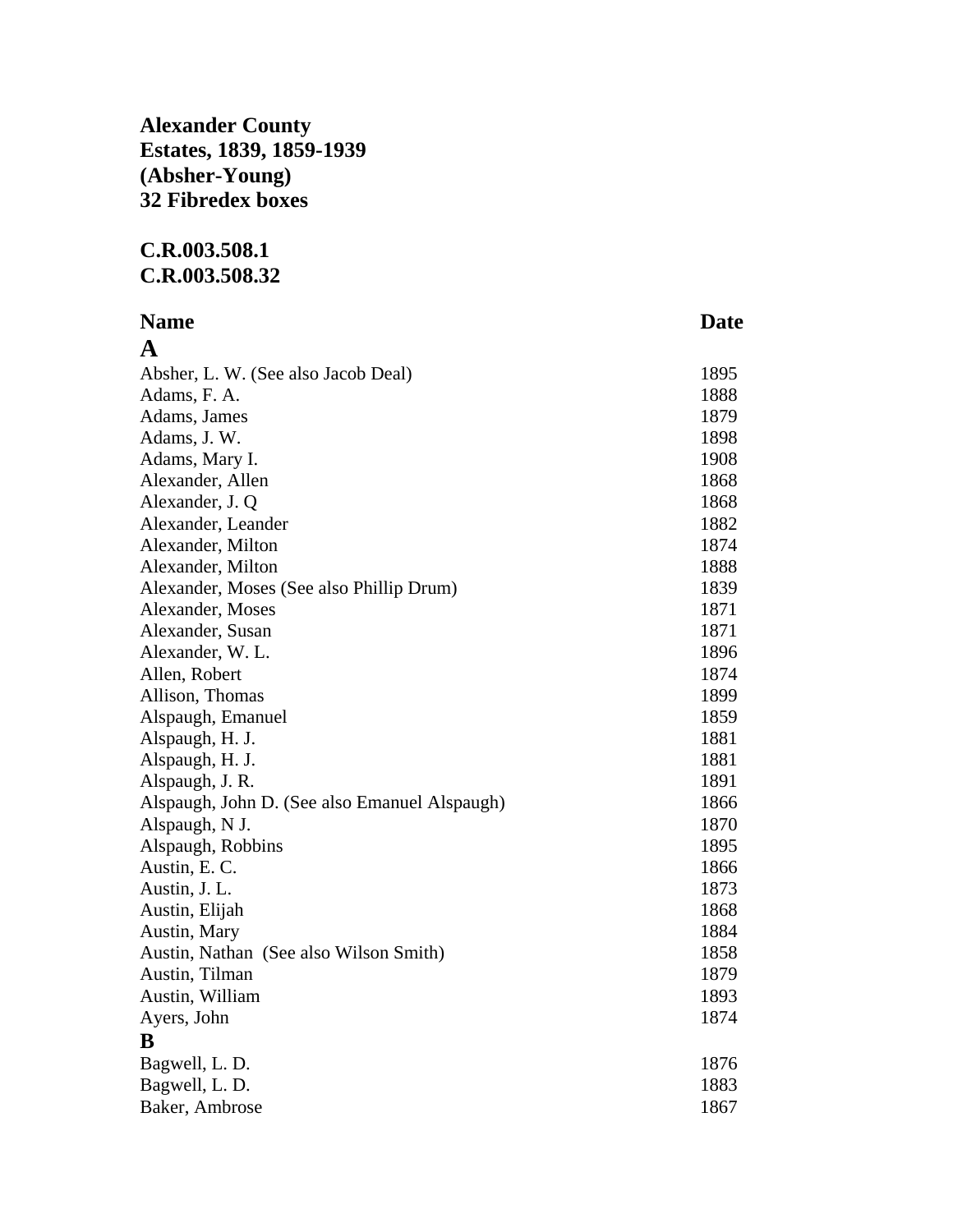| <b>Name</b>                                | Date |
|--------------------------------------------|------|
| Baker, Daniel                              | 1865 |
| Baker, Goslin                              | 1876 |
| Baker, J. A.                               | 1864 |
| Baker, John                                | 1865 |
| Baker, John                                | n.d. |
| Baker, Minnie (See also J. C., Bently)     | 1937 |
| Baker, Noah                                | 1872 |
| Baker, Noah                                | 1874 |
| Barnes, Elias                              | 1866 |
| Barnes, Elias                              | 1867 |
| Barnes, Elias                              | 1892 |
| Barnes, Elizabeth                          | 1874 |
| Barnes, George                             | 1871 |
| Barnes, Hansford                           | 1894 |
| Barnes, Isaac                              | 1870 |
| Barnes, Isaac                              | 1879 |
| Barnes, John                               | 1875 |
| Barnes, John                               | 1881 |
| Barnes, John G.                            | 1867 |
| Barnes, Joshua                             | 1873 |
| Barnes, Peter (See also James Bibber)      | 1867 |
| Barnes, Peter                              | 1869 |
| Barnes, Peter                              | 1874 |
| Barnes, S. E.                              | 1909 |
| Barnes, Smith                              | 1873 |
| Barnes, Soloman                            | 1873 |
| Barnes, Thomas                             | 1870 |
| Barnes, Thomas                             | n.d. |
| Barringer, H. A.                           | 1876 |
| Bebber, Isaac                              | 1877 |
| Bebber, John C.                            | 1866 |
| Beckham, Edward                            | 1877 |
| Beckham, L.                                | 1867 |
| Beckham, William M.                        | 1866 |
| Bell, Elizabeth                            | 1891 |
| Bell, J. C. (See also James W. Stephensen) | 1869 |
| Bell, J. R.                                | 1878 |
| Bell, John C.                              | 1868 |
| Bell, John C.                              | 1868 |
| Bell, Thomas W.                            | 1870 |
| Benfield, Andrew                           | 1867 |
| Benfield, M.                               | 1877 |
| Benfield, Marcus                           | 1874 |
| Bennet, E. B.                              | 1893 |
| Bennet, Elizabeth                          | 1878 |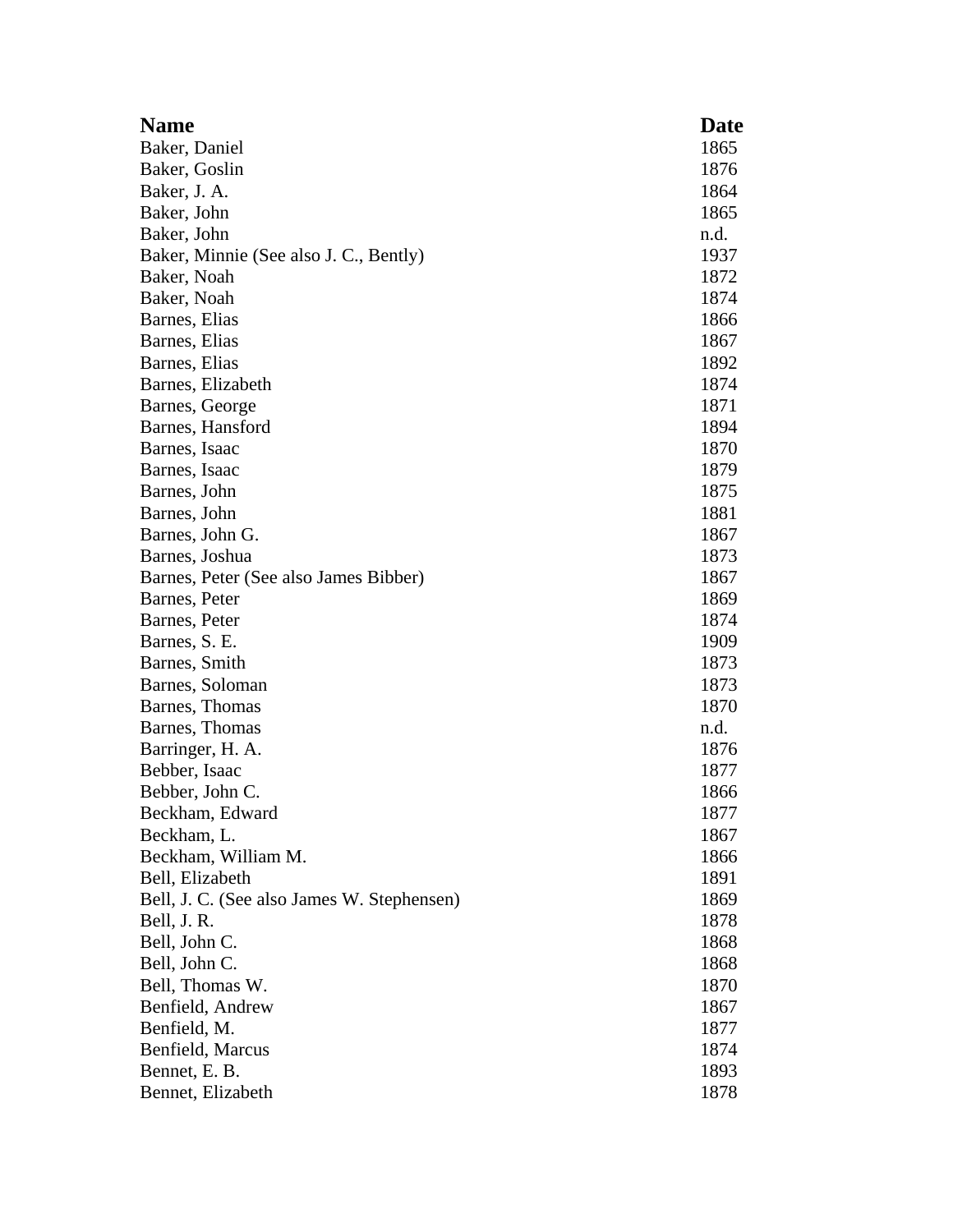| <b>Name</b>                           | <b>Date</b> |
|---------------------------------------|-------------|
| Bennet, R.O.                          | 1878        |
| Bennet, Reuben O.                     | 1885        |
| Bennet, W. G.                         | 1882        |
| Bennet, W. G.                         | 1887        |
| Bennet, W. G.                         | 1894        |
| Bentley, Hugh                         | 1894        |
| Bentley, J. C.                        | 1937        |
| Bently, J. F.                         | 1881        |
| Bently, J. F.                         | 1889        |
| Bently, Jane                          | 1873        |
| Bently, John                          | 1887        |
| Bently, Sarah                         | 1856        |
| Bently, Squire                        | 1867        |
| Bibber, James                         | 1867        |
| Blair, J. C.                          | 1886        |
| Blankinship, Sarah M.                 | 1887        |
| Bogh, A. M.                           | 1880        |
| Bogh, Christian                       | 1872        |
| Bogh, J. M.                           | 1862        |
| Bogh, J. M. (See also N. J. Alspaugh) | 1871        |
| Bogle, James Calaway                  | 1888        |
| Bogle, W. G.                          | 1895        |
| Bogle, W. M.                          | 1876        |
| Bogle, William                        | 1871        |
| Bolick, Abraham (Anderson)            | 1874        |
| Bolick, Jacob                         | 1865        |
| Booney, Nancy                         | 1868        |
| Bostian, David                        | 1871        |
| Bostian, Thomas C.                    | 1897        |
| Bowles, Benjamin                      | 1867        |
| Bowles, John                          | 1879        |
| Bowles, Louvinia                      | 1895        |
| Bowman, Burrell                       | 1908        |
| Bowman, Daniel (See also Ada Wilson)  | 1887        |
| Bowman, David                         | 1871        |
| Bowman, E.                            | 1897        |
| Bowman, George                        | 1876        |
| Bowman, Hosen                         | 1867        |
| Bowman, Jesse                         | 1889        |
| Bowman, John                          | 1866        |
| Bowman, John W.                       | 1873        |
| Bowman, Jonas                         | 1886        |
| Bowman, L. C.                         | 1880        |
| Bowman, Lydia                         | 1885        |
| Bowman, Joseph                        | 1866        |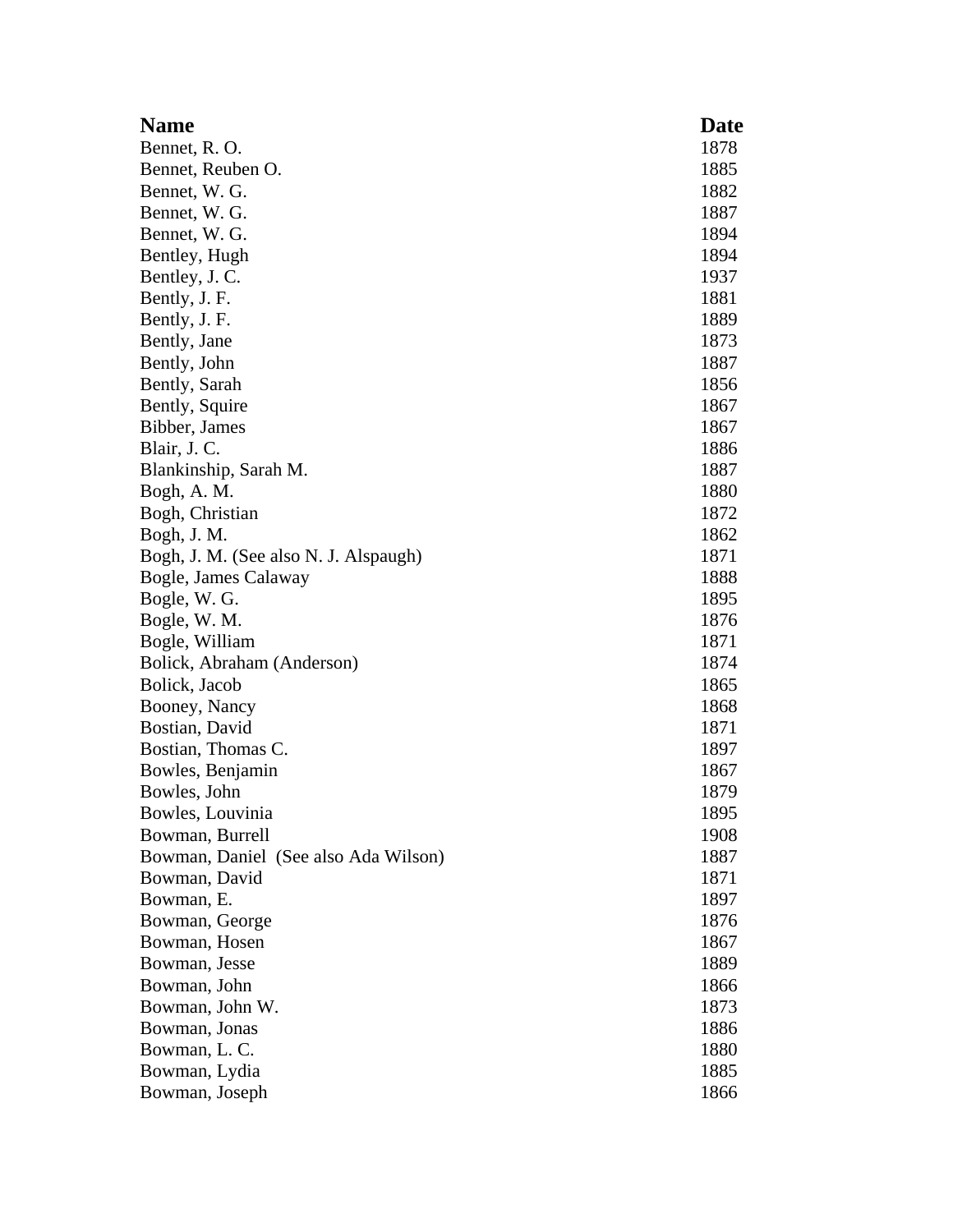| <b>Name</b>                             | Date |
|-----------------------------------------|------|
| Bowman, Josh                            | 1865 |
| Bowman, Joshua                          | 1865 |
| Bowman, Joshua                          | 1876 |
| Bowman, Sally                           | 1886 |
| Bowman, Wesley                          | 1867 |
| Boyd, Thomas S. (L)                     | 1867 |
| Bradburn, J. E.                         | 1874 |
| Branton, J. L.                          | 1904 |
| Bridger, Elisha                         | 1878 |
| Brown, Abner E.                         | 1890 |
| Brown, Andy (See also Archey Brown)     | 1878 |
| Brown, Archey                           | 1876 |
| Brown, F. M.                            | 1882 |
| Brown, Franklin (See also Archey Brown) | 1878 |
| Brown, Jesse                            | 1845 |
| Brown, Jesse                            | 1876 |
| Brown, Sarah                            | 1877 |
| Brown, Thomas                           | 1873 |
| Brown, W.W.                             | 1896 |
| Brown, William                          | 1878 |
| Brown, William                          | 1898 |
| Bumgarner, A. L. D.                     | 1879 |
| Bumgarner, D. L.                        | 1878 |
| Burgess, Elizabeth                      | 1890 |
| Burgess, William H.                     | 1879 |
| Burke, Edmond                           | 1885 |
| Byers, Augustus                         | 1875 |
| Byers, James S.                         | n.d. |
| C                                       |      |
| Cambell, F. A.                          | 1866 |
| Cambell, James N.                       | 1869 |
| Cambell, Miller (See also J. C. Smith)  | 1869 |
| Cambell, S. B.                          | 1896 |
| Carson, A.                              | 1881 |
| Carson, Elihu                           | 1868 |
| Carson, J. M.                           | 1878 |
| Carson, John M.                         | 1882 |
| Carson, Laura                           | 1896 |
| Carson, R. F.                           | 1896 |
| Chapman, George                         | 1902 |
| Chapman, J. B.                          | 1882 |
| Chenault, William                       | 1870 |
| Childer, John                           | 1896 |
| Childers, Benjamin                      | 1896 |
| Childers, W. A.                         | 1904 |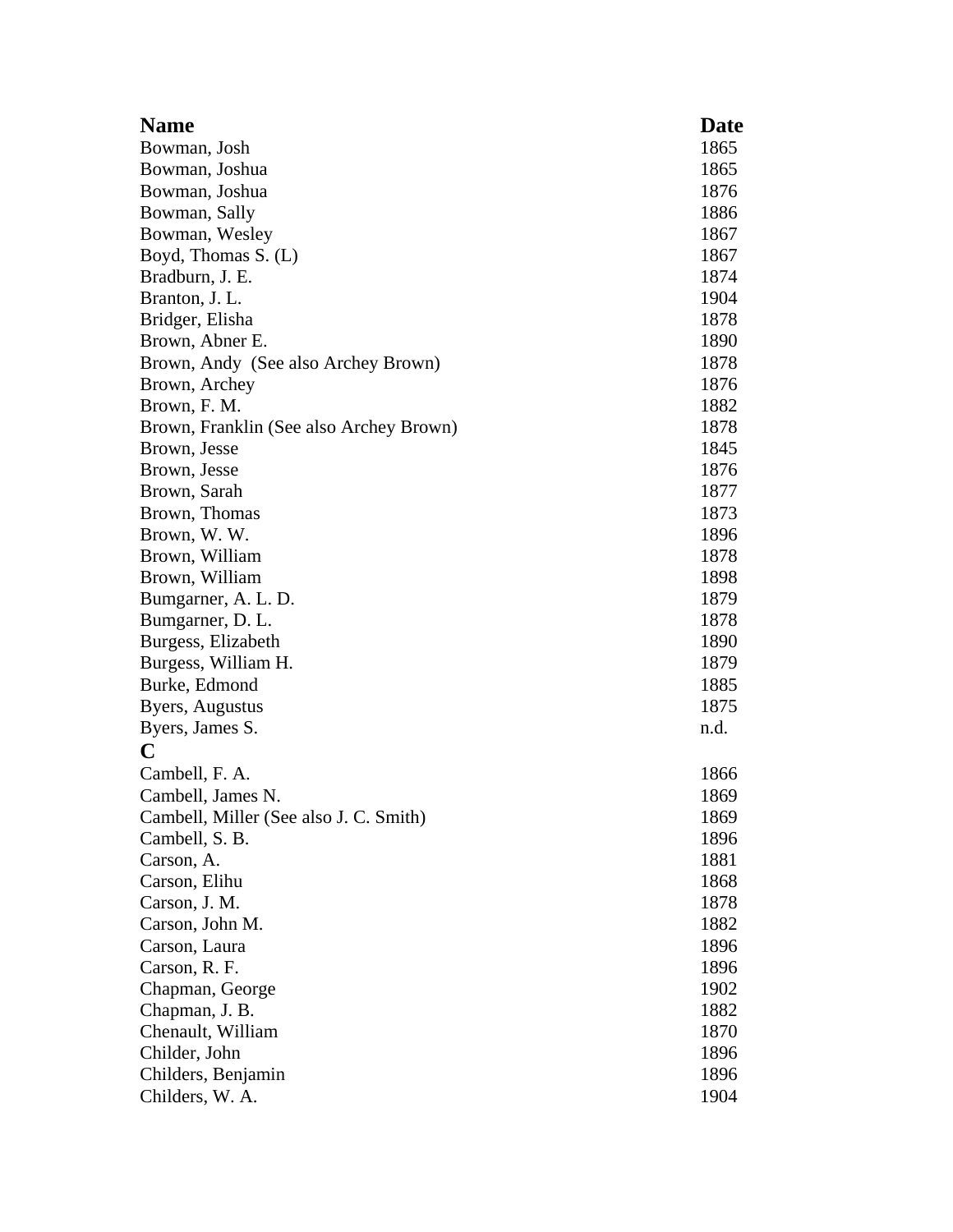| <b>Name</b>                                | <b>Date</b> |
|--------------------------------------------|-------------|
| Christopher, John (See also Emanual Goble) | 1890        |
| Clanton, Frances                           | 1881        |
| Cline, Elijah                              | 1883        |
| Cline, L. L.                               | 1889        |
| Coble, Latessia                            | 1894        |
| Coffy, T. C.                               | 1887        |
| Connolly, J. W.                            | 1912        |
| Connolly, W. F.                            | 1873        |
| Coon, Harriot E.                           | 1874        |
| Coon, John                                 | 1862        |
| Coon, John                                 | 1871        |
| Corpening, Joseph                          | 1891        |
| Cowan, J. C.                               | 1891        |
| Crawford, D.C.                             | 1867        |
| Crawford, D.C.                             | 1867        |
| Crouch, Eliphet                            | 1889        |
| Crouch, Jacob                              | 1893        |
| D                                          |             |
| Dagenhart, E. B.                           | 1897        |
| Dagenhart, Henry                           | 1878        |
| Dagenhart, J. B.                           | 1896        |
| Dagenhart, Peter                           | 1882        |
| Dagenhart, Peter                           | 1890        |
| Dagenhart, Rufus                           | 1905        |
| Danehy, Robert James                       | 1948        |
| Daniel, Alexander                          | 1879        |
| Daniel, Eli (2 folders)                    | 1883        |
| Daniel, Yearby                             | 1870        |
| Danner, John                               | 1873        |
| Davidson, Alfred                           | 1869        |
| Davidson, B. L. (See also Alfred Davidson) | 1866        |
| Davis, Frances                             | 1902        |
| Davis, Franklin                            | 1861        |
| Davis, Isaac                               | 1861        |
| Davis, James                               | 1869        |
| Davis, Lewis                               | 1866        |
| Davis, Sol                                 | 1894        |
| Davis, W. T.                               | 1876        |
| Deal, Catherine                            | 1869        |
| Deal, E.D.                                 | 1891        |
| Deal, G.W.                                 | 1873        |
| Deal, George                               | 1869        |
| Deal, George                               | 1883        |
| Deal, J. (See also K. Deal)                | 1872        |
| Deal, Jacob                                | 1869        |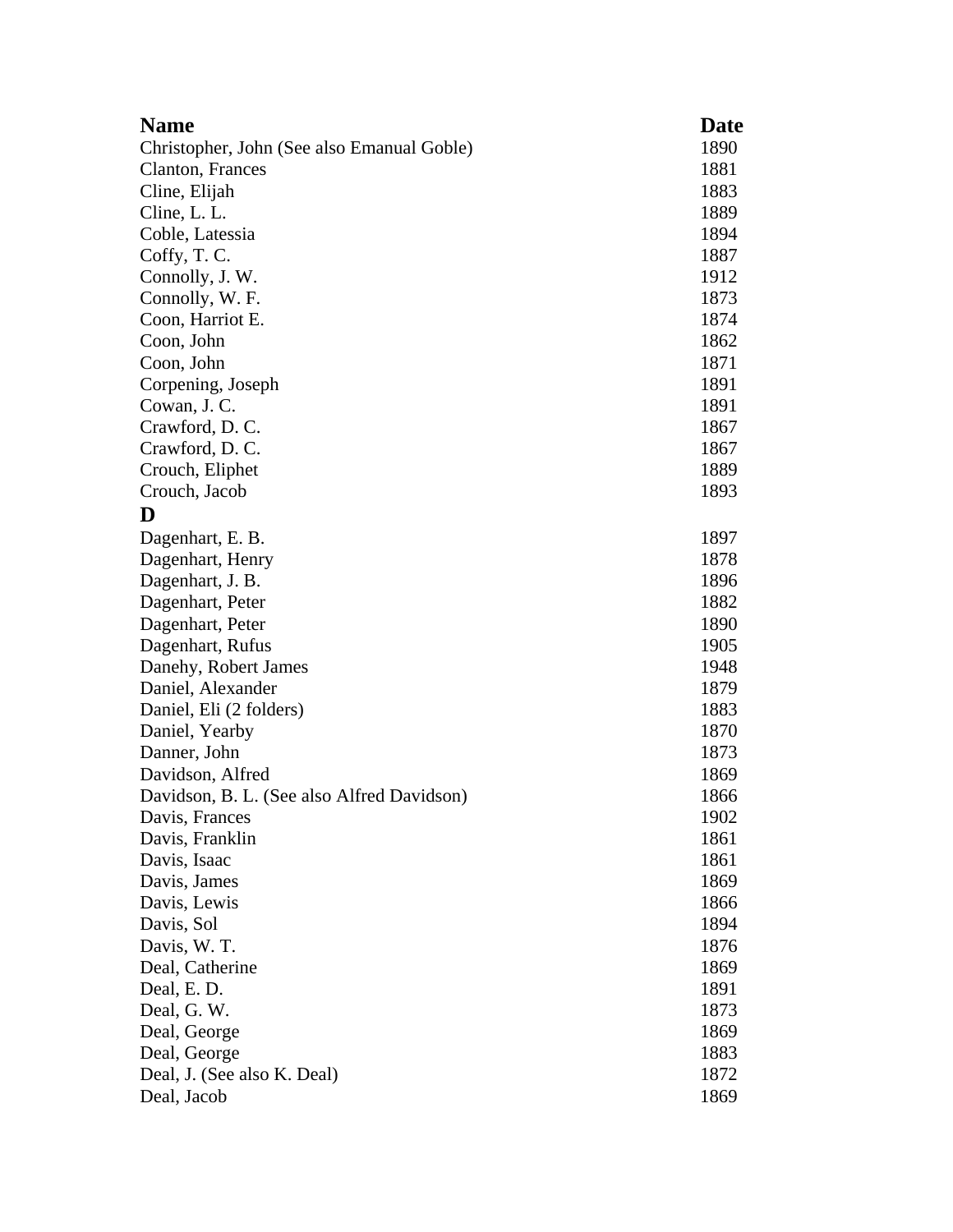| <b>Name</b>                             | Date       |
|-----------------------------------------|------------|
| Deal, Jacob                             | 1892       |
| Deal, John E.                           | 1876       |
| Deal, K.                                | 1872       |
| Deal, Miles (See also Jacob Deal)       | 1885       |
| Deal, Noah                              | 1868       |
| Deal, Noah                              | 1883       |
| Deal, Silas                             | 1875       |
| Deal, Silas                             | 1892       |
| Deal, William A.                        | 1867       |
| Degenhart, H. (See also F. A. Campbell) | 1866       |
| Deval, William R.                       | 1866       |
| Dicker, Stoful (See also Jesse Starnes) | 1887       |
| Dishman, Jerimiah                       | 1868       |
| Douglas, Giles                          | 1868       |
| Douthet, Jacob                          | 1866       |
| Drum, Eli                               | 1887       |
| Drum, Joseph                            | 1879       |
| Drum, Mary                              | 1878       |
| Drum, Mellissa M.                       | 1892       |
| Drum, Phillip                           | 1839       |
| Drum, Sarah                             | 1884       |
| E                                       |            |
|                                         |            |
| Earp, W.W.                              | 1898       |
| Echerd, Anna                            | 1874       |
| Eckard (Echerd), George                 | 1880       |
| Eckerd (Echerd), George                 | 1872, 1880 |
| Elder, Andrew                           | 1870       |
| Elder, John Q.                          | 1869       |
| Elder, William C.                       | 1866       |
| Ellis, B.                               | 1869       |
| Ellis, Benjamin                         | 1880       |
| Ellis, Elizabeth                        | 1867       |
| Ellis, Enoch F.                         | 1870       |
| Ellis, Etheldred                        | 1869       |
| Ellis, Etheldred                        | 1874       |
| Ellis, Etheldred                        | 1880       |
| Ellis, W. A.                            | 1885       |
| Ellis, William A.                       | 1878       |
| F                                       |            |
| Faulker, J. F.                          | 1865       |
| Faulker, Nancy                          | 1872       |
| Fertner, Joseph F.                      | 1868       |
| Feinster, A.                            | 1869       |
| Fentren, Aaron                          | 1890       |
| Fisher, Mary (See also A. H. Shuford)   | 1877       |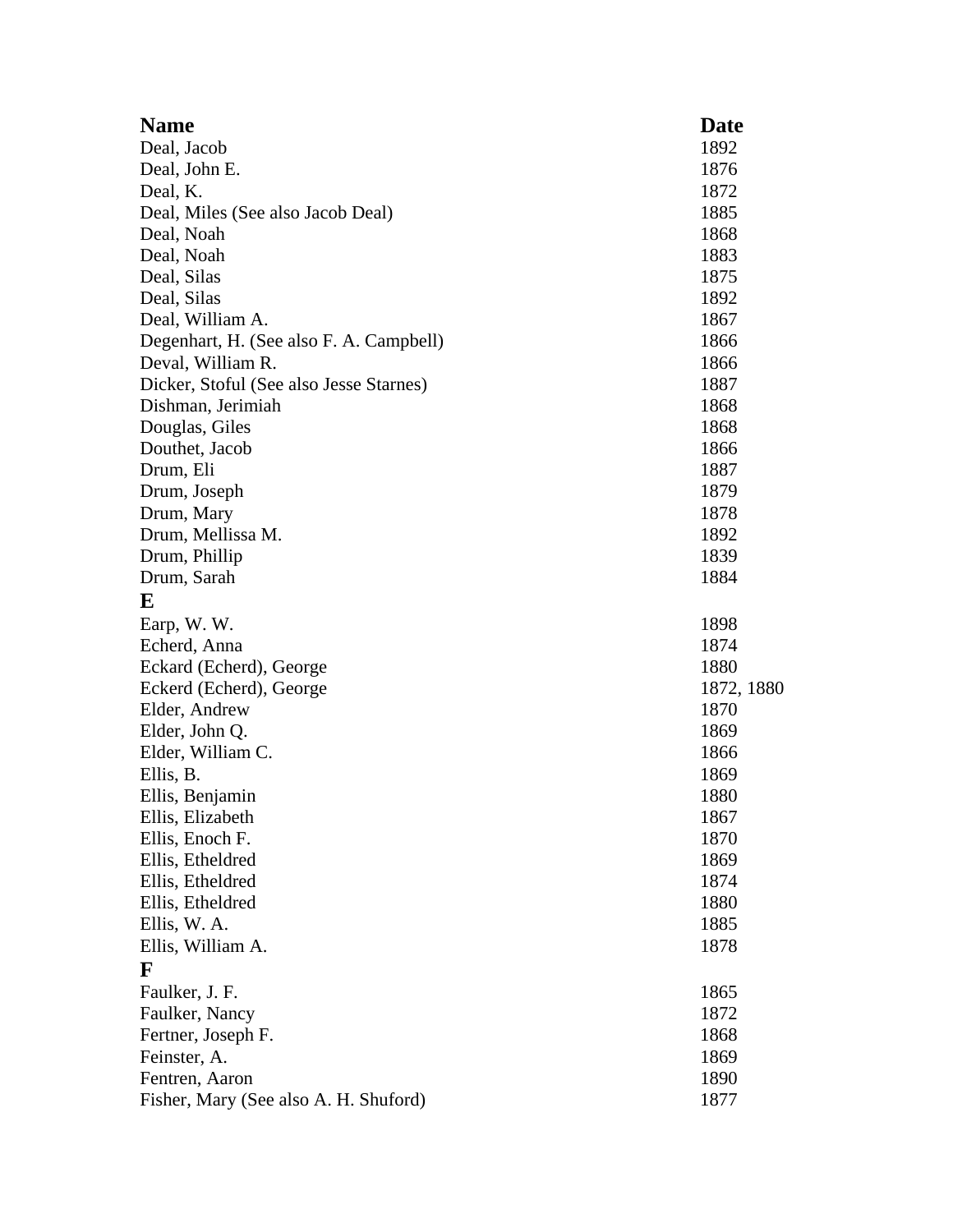| <b>Name</b>                                 | Date |
|---------------------------------------------|------|
| Fisher, Mary                                | 1883 |
| Flower, Adam                                | 1880 |
| Flowers, A. F.                              | 1880 |
| Flowers, J. M. (See also James NcCurdy)     | 1871 |
| Flowers, John M. (See also W. J. Templeton) | 1883 |
| Foote, W.W.                                 | 1869 |
| Fortner, John                               | 1883 |
| Fortner, Posa M.                            | 1900 |
| Fortner, Sion                               | 1866 |
| Foushe, V. D. R.                            | 1877 |
| Fox, Daniel                                 | 1879 |
| Fox, Hugh                                   | 1878 |
| Fox, Mariah                                 | 1886 |
| Fox, Miles                                  | 1865 |
| Fox, Moses                                  | 1873 |
| Fox, Prudence                               | 1892 |
| Fox, Sarah                                  | 1892 |
| Fox, W.                                     | 1870 |
| Fox, W. Moses                               | 1883 |
| Fox, William                                | 1893 |
| Fry, David Wesly                            | 1885 |
| Fulp, Sarah                                 | 1889 |
| Furgason, Smith                             | 1893 |
| G                                           |      |
| Gaultney, James                             | 1864 |
| Gaultney, James                             | 1879 |
| Gaultney, Nathan                            | 1861 |
| Gibson, M. W.                               | 1896 |
| Gilbert, J. F.                              | 1894 |
| Gilbert, Mary A.                            | 1884 |
| Gilleland, Esther S.                        | 1886 |
| Gillaland, W. A.                            | 1896 |
| Gilreath, Nancy                             | 1878 |
| Goble, Coburn                               | 1868 |
| Goble, Coburn, Jr.                          | 1885 |
| Goble, David                                | 1890 |
| Goble, Emanual                              | 1890 |
| Goble, John (See also Colburn Goble)        | 1866 |
| Goforth, J. N.                              | 1898 |
| Goodin, Gideon                              | 1867 |
| Goodnight, Henry W.                         | 1865 |
| Goodnight, Jacob                            | 1865 |
| Goodnight, James M.                         | 1865 |
| Goodnight, Mary H.                          | 1882 |
| Goodwin, Gideon                             | 1874 |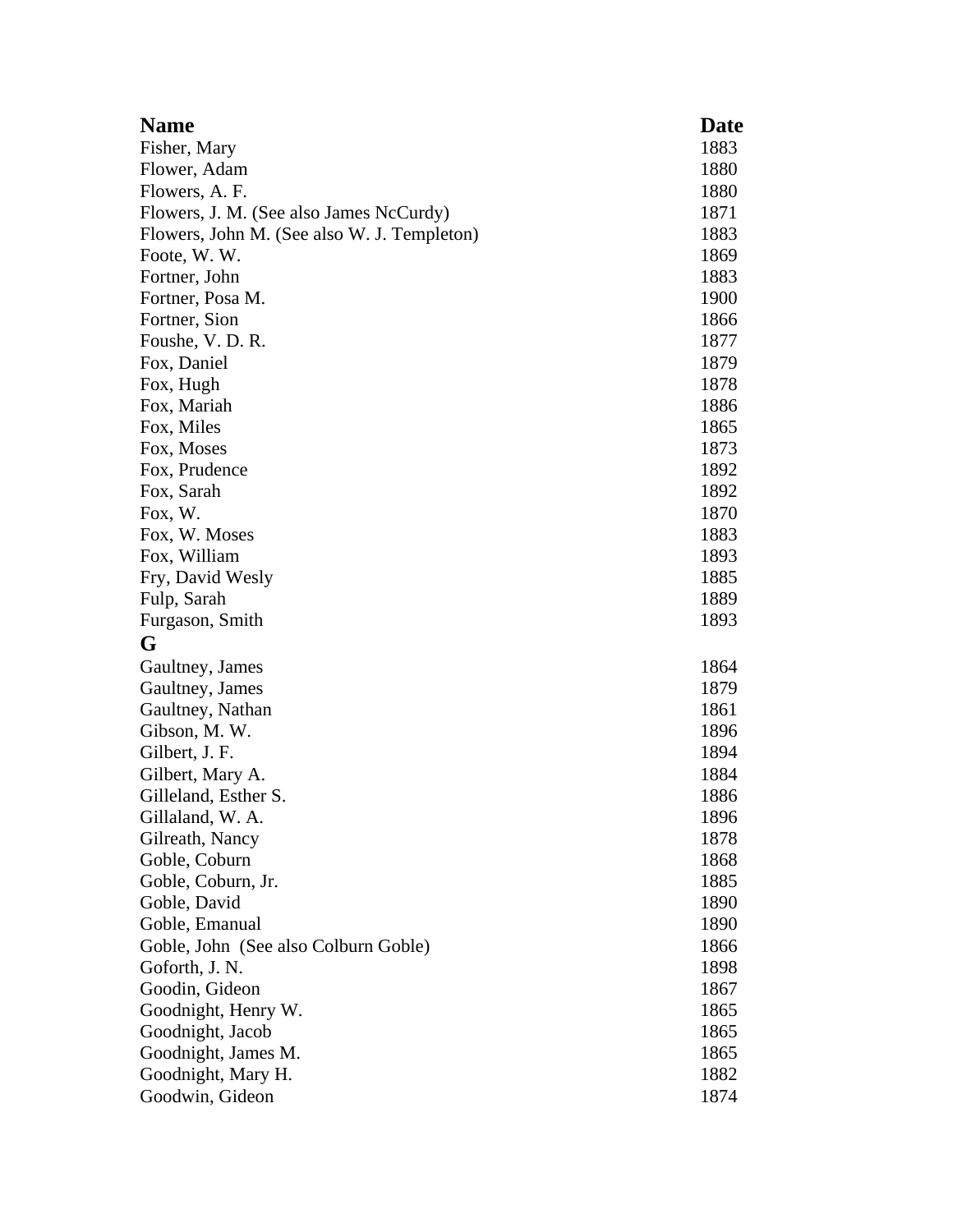| <b>Name</b>        | Date |
|--------------------|------|
| Gordon, Gideon     | 1867 |
| Graham, Milton     | 1860 |
| Graham, Milton     | 1886 |
| Grant, Jane T.     | 1883 |
| Grant, R. M.       | 1896 |
| Grant, W. B.       | 1867 |
| Green, David       | 1867 |
| Green, J. B.       | 1888 |
| Gryder, Rufus      | 1882 |
| Gryder, W. G.      | 1926 |
| Guy, James         | 1888 |
| Guy, Martha        | 1867 |
| $\bf H$            |      |
| Hafer, John        | 1865 |
| Hafer, T. C.       | 1937 |
| Hamers, John       | 1865 |
| Hammer, Jane       | 1867 |
| Hammer, Joshua     | 1869 |
| Hanes, Ellis       | 1887 |
| Harmon, John       | 1878 |
| Harrington, E.C.   | 1882 |
| Harrington, E. C.  | 1902 |
| Harrington, Sarah  | 1891 |
| Harrington, Sion   | 1894 |
| Harris, Margaret   | 1875 |
| Harris, W. P.      | 1867 |
| Harkness, Hial B.  | 1862 |
| Hartness, S. W.    | 1893 |
| Hartness, Silas    | 1884 |
| Havener, George    | 1866 |
| Hedrick, Catherine | 1873 |
| Hedrick, Eusebries | 1893 |
| Hedrick, L. N.     | 1896 |
| Hendren, John      | 1891 |
| Hendron, Josiah    | 1869 |
| Hendron, Solomon   | 1872 |
| Henkle, C.         | 1881 |
| Herlee, D. W.      | 1884 |
| Herman, D. M.      | 1904 |
| Herman, David F.   | 1865 |
| Herman, F. M.      | 1897 |
| Herman, George     | 1868 |
| Herman, George     | 1893 |
| Herman, J. H.      | 1927 |
| Herman, Marcus     | 1897 |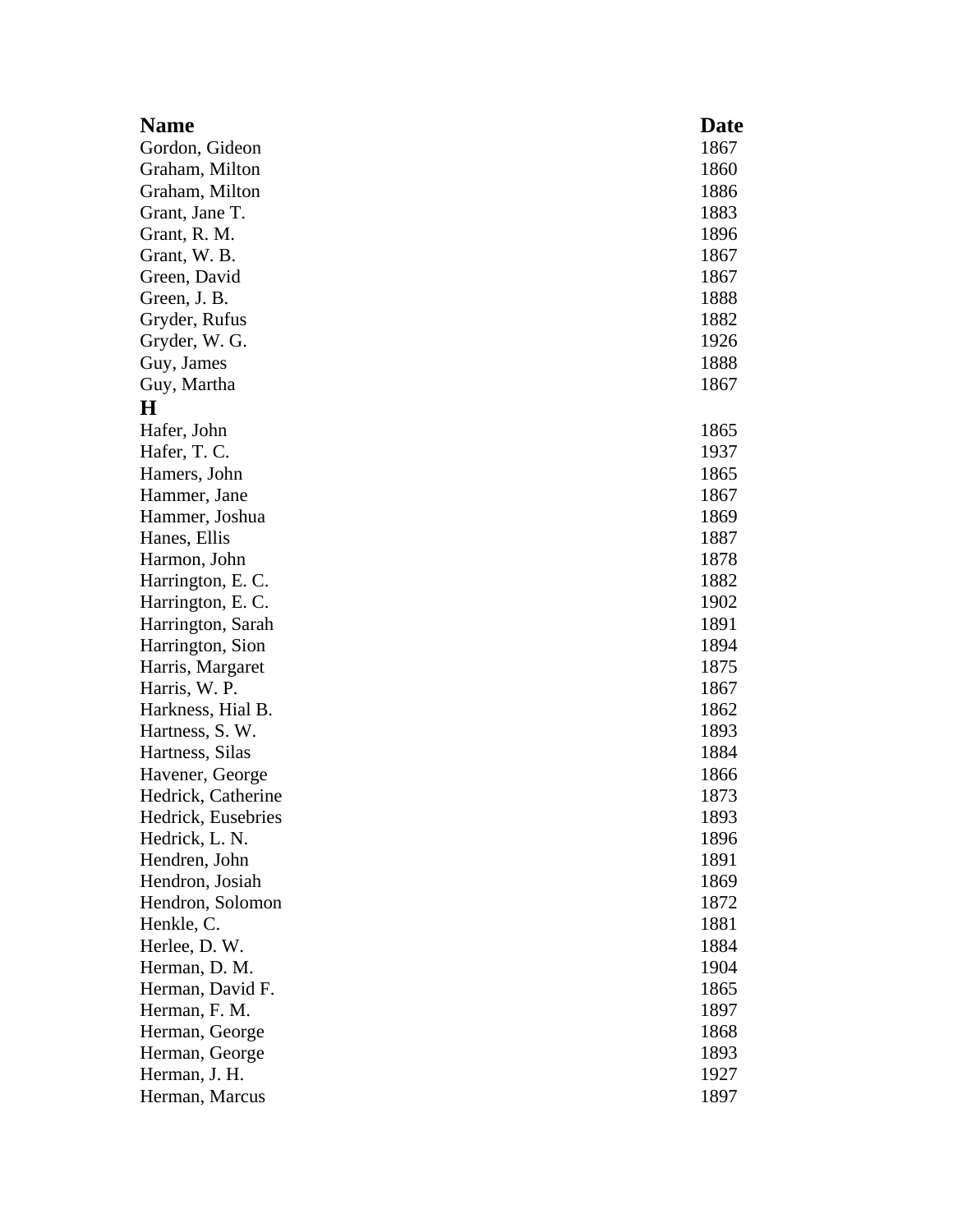| <b>Name</b>                                               | <b>Date</b> |
|-----------------------------------------------------------|-------------|
| Herman, John                                              | 1878        |
| Herman, Noah (See also Benjamin Bowles)                   | 1868        |
| Herman, Noah                                              | 1876        |
| Hill, A. A.                                               | 1904        |
| Hines, Benjamin                                           | 1895        |
| Hines, Elizabeth (See also Jo McLilland)                  | 1868        |
| Hines, Floyd                                              | 1903        |
| Hines, R. L.                                              | 1918        |
| Hines, William                                            | 1866        |
| Holland, William F.                                       | 1901        |
| Hollen, Amanda                                            | 1894        |
| Hollen, David                                             | 1886        |
| Holsclaw, B. F.                                           | 1887        |
| Honeycutt, James                                          | 1885        |
| Houston, R. B. B. (See also Elisha Bridgers)              | 1878        |
| I                                                         |             |
| Icenhour, A.C.                                            | 1887        |
| Icenhour, D. Logan                                        | 1902        |
| Icenhour, D. W. E.                                        | 1890        |
| Icenhour, David L.                                        | 1874        |
| Icenhour, Elizabeth                                       | 1871        |
| Icenhour, Jacob                                           | 1869        |
| Icenhour, Martin                                          | 1891        |
| Icenhour, Mary A. S.                                      | 1890        |
| Icenhour, Mary E.                                         | 1894        |
| Icenhour, Nicholas                                        | 1876        |
| Icenhour, Q. S.                                           | 1937        |
| Icenhour, Soloman (See Wilson and Solomon Icenhour, 1881) |             |
| Icenhour, Solomon                                         | 1869        |
| Icenhour, Solomon                                         | 1869        |
| Icenhour, W. E.                                           | 1865        |
| Icenhour, W.O.                                            | 1866        |
| Icenhour, Wilson and Solomon                              | 1881        |
| Ingram, Fields                                            | 1893        |
| Ingram, O. J.                                             | 1895        |
| Irwin, W. J.                                              | 1867        |
| Irwin, W. J.                                              | 1874        |
| Isenhour, D. W. E.                                        | 1891        |
| Isenhour, G. S.                                           | 1890        |
| Isenhour, Phillip                                         | 1868        |
| J                                                         |             |
| James, David                                              | 1903        |
| James, J. S.                                              | 1866        |
| James, James (2 folders)                                  | 1867        |
| James, Hiram (See also James James)                       | 1882        |
|                                                           |             |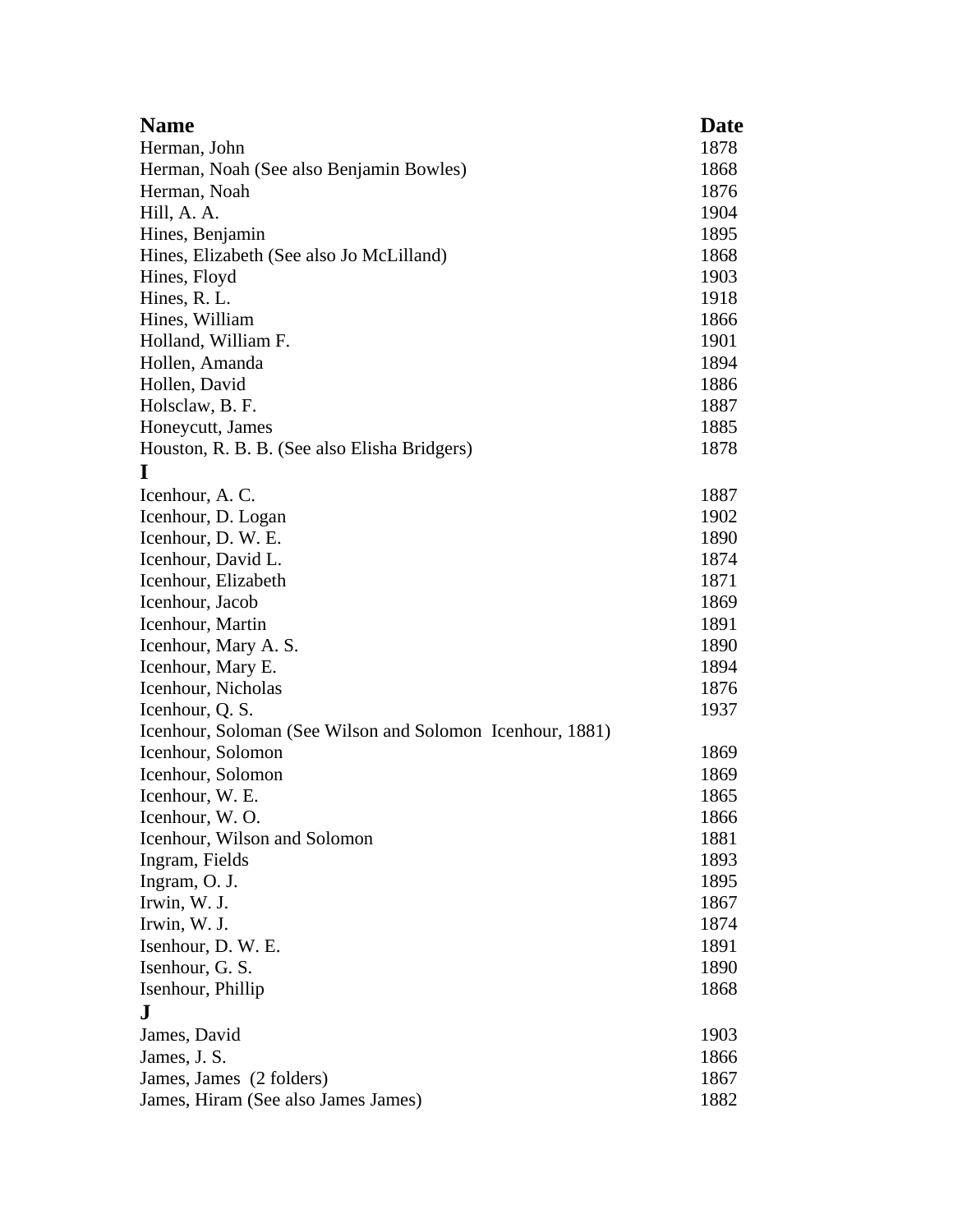| <b>Name</b>                           | Date |
|---------------------------------------|------|
| James, L. E.                          | 1885 |
| James, Mary M.                        | 1878 |
| James, W. G.                          | 1884 |
| James, William G.                     | 1869 |
| Johnson, A. P.                        | 1889 |
| Johnson, Daniel A.                    | 1887 |
| Johnson, F. A.                        | 1881 |
| Johnson, Margaret L.                  | 1896 |
| Johnson, Rebecca                      | 1876 |
| Johnson, Samuel                       | 1876 |
| Johnson, Sarah                        | 1887 |
| Johnson, W. H.                        | 1880 |
| Johnson, W. H.                        | 1882 |
| Jolly, John                           | 1874 |
| Jones, Elizabeth                      | 1878 |
| Jones, G. W.                          | 1878 |
| Jones, Lucretia                       | 1894 |
| Jones, S.W.                           | 1904 |
| Jones, Serena                         | 1871 |
| Jones, William B.                     | 1857 |
| Julian, D. A.                         | 1887 |
| K                                     |      |
| Keller, Henry                         | 1881 |
| Keller, Robert                        | 1897 |
| Kennedy, B. E.                        | 1882 |
| Kerlee, Edmond                        | 1883 |
| Kerley, Absolom                       | 1878 |
| Kerley, Alexander                     | 1881 |
| Kerley, Harriet A.                    | 1892 |
| Kerley, John P.                       | 1892 |
| Kever, J. Clark                       | 1895 |
| Kilby,                                | 1905 |
| King, James                           | 1867 |
| Knock, Ida May                        | 1892 |
| L                                     |      |
| Lackey, A. A.                         | 1888 |
| Lackey, Abner H.                      | 1898 |
| Lackey, Alexander                     | 1869 |
| Lackey, Allen                         | 1867 |
| Lackey, C. A.                         | 1899 |
| Lackey, Candace C.                    | 1906 |
| Lackey, Elizabeth C.                  | 1906 |
| Lackey, George H.                     | 1867 |
| Lackey, J. A. (See also R. L. Lackey) | 1891 |
| Lackey, James A.                      | 1866 |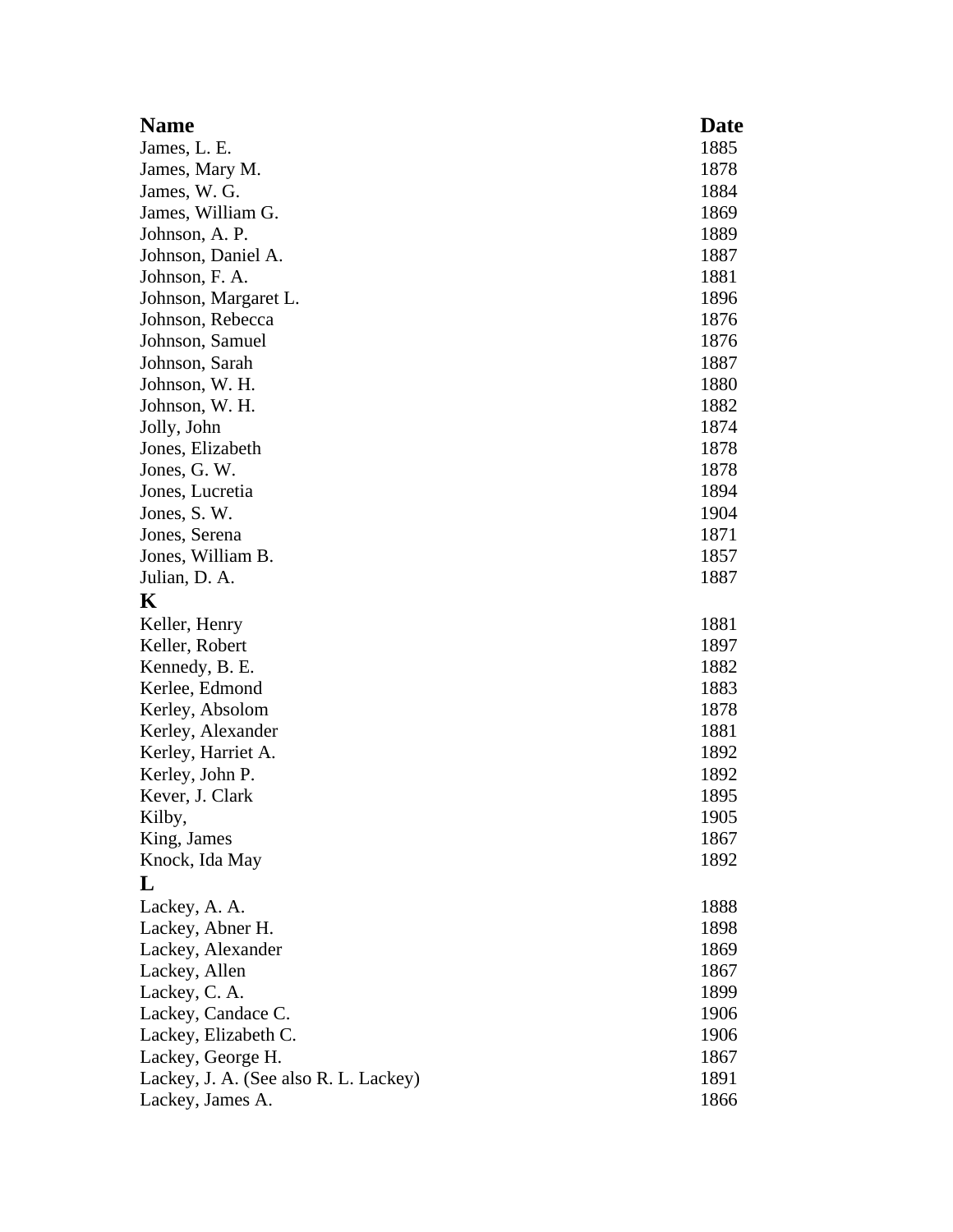| <b>Name</b>                                 | <b>Date</b> |
|---------------------------------------------|-------------|
| Lackey, John                                | 1890        |
| Lackey, John                                | 1902        |
| Lackey, Mary E.                             | 1893        |
| Lackey, Phineas                             | 1889        |
| Lackey, R. C.                               | 1889        |
| Lackey, R. L.                               | 1890        |
| Lackey, R. S.                               | 1922        |
| Lackey, S. L.                               | 1904        |
| Lackey, William                             | 1889        |
| Lael, Jacob                                 | 1894        |
| Lael, Lawson                                | 1904        |
| Lawrence, A. E.                             | 1879        |
| Lawrence, A. R. (See also William R. Deval) | 1866        |
| Lawrence, A. R. (See also J. M. Bogle)      | 1869        |
| Lawrence, Balster                           | 1868        |
| Lawrence, J. Nelson                         | 1881        |
| Lawrence, Palser                            | 1871        |
| Lethco, Spencer                             | 1858        |
| Leyerly, A. M.                              | 1895        |
| Lewis, Mary A.                              | 1885        |
| Linney, W. C.                               | 1885        |
| Lippard, W. C.                              | 1889        |
| Little, Betty Ann (See also H. R. Little)   | 1887        |
| Little, C. L.                               | 1888        |
| Little, Catherine                           | 1877        |
| Little, Collumbus (See also H. R. Little)   | 1896        |
| Little, D. L.                               | 1895        |
| Little, Dallas                              | 1900        |
| Little, Davalt                              | 1875        |
| Little, David                               | 1886        |
| Little, David A.                            | 1886        |
| Little, David A.                            | 1891        |
| Little, David S.                            | 1899        |
| Little, H. R.                               | 1896        |
| Little, Jacob                               | 1898        |
| Little, M. C.                               | 1927        |
| Little, P. H.                               | 1897        |
| Little, P. K.                               | 1908        |
| Littleton, R. H., Mrs.                      | 1869        |
| Livingston, Thomas L.                       | 1867        |
| Livingston, William M.                      | 1876        |
| Livingston, William M.                      | 1890        |
| Looper, William                             | 1887        |
| Loudermilk, T. J.                           | 1883        |
| Lowdermilk, Garner (See also Joseph Bowman) | 1866        |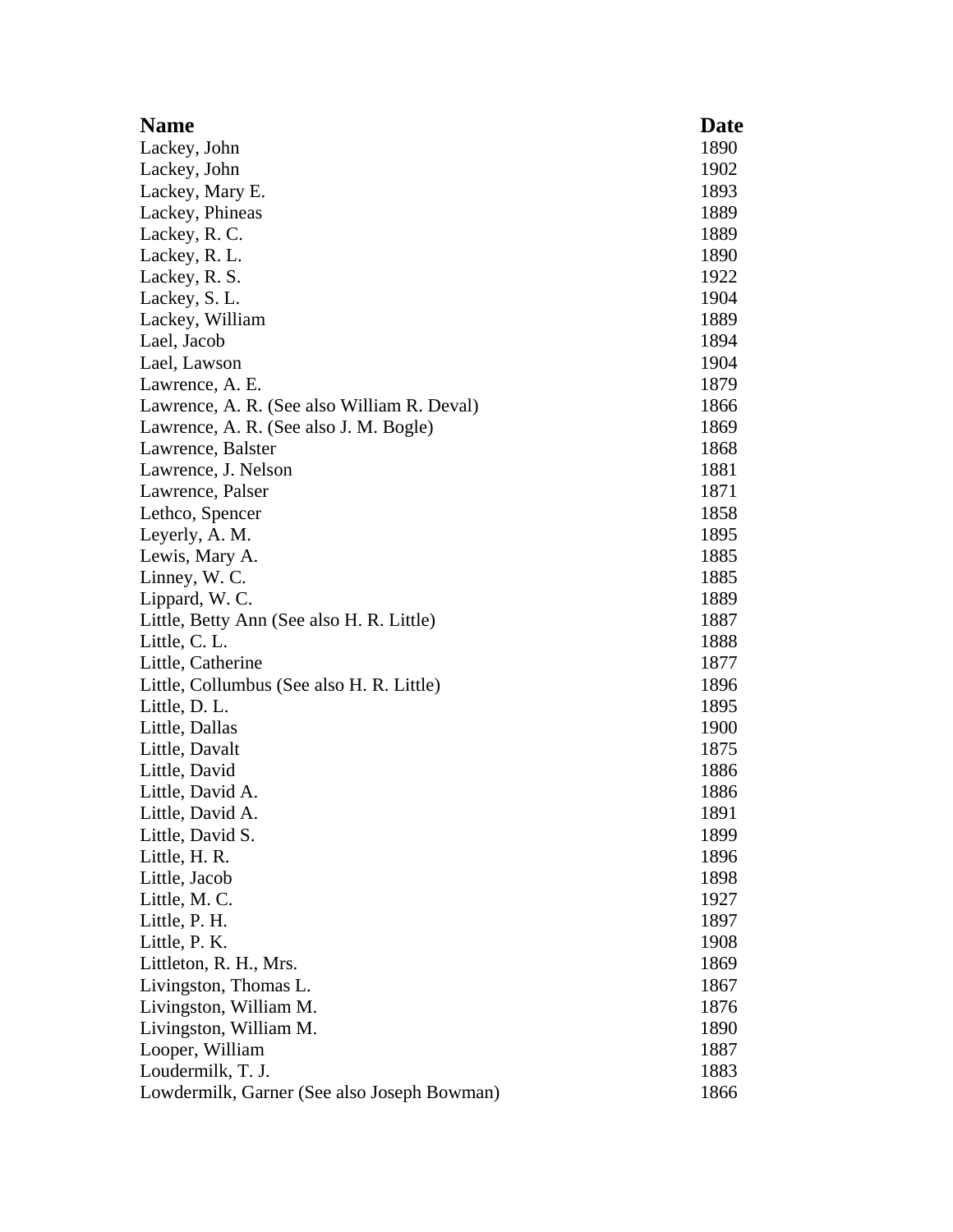| <b>Name</b>                                | Date |
|--------------------------------------------|------|
| Lowdermilk, T. J.                          | 1869 |
| Lowdermilk, T. J.                          | 1872 |
| Lowe, Isaiah                               | 1880 |
| Lowe, John C.                              | 1917 |
| Lowe, Mary J.                              | 1890 |
| M                                          |      |
| Mahaffey, Thomas A.                        | 1852 |
| Marlow, Hile                               | 1899 |
| Marshal, Gabriel                           | 1894 |
| Marshal, J. Walter                         | 1897 |
| Martin, J. D.                              | 1899 |
| Martin, R. G.                              | 1877 |
| Martin, R. S.                              | 1890 |
| Martin, S. A.                              | 1862 |
| Martin, S. A.                              | 1894 |
| Massey, E.                                 | 1880 |
| Matherson, David                           | 1870 |
| Mayberry, Abel                             | 1874 |
| Mayberry, Elizabeth                        | 1898 |
| Mayberry, Franklin                         | 1900 |
| Mayberry, J. R.                            | 1900 |
| Mayberry, James                            | 1866 |
| Mayberry, Martha                           | 1888 |
| McClain, Felding                           | 1889 |
| McClelland, Elizabeth                      | 1869 |
| McCurdy, Isaac                             | 1877 |
| McCurdy, James (See also J. M. Flowers)    | 1869 |
| McCurdy, James                             | 1871 |
| McCurdy, William (See also S. W. Hartness) | 1892 |
| McIntosh, A.C.                             | 1888 |
| McIntosh, A.C.                             | 1895 |
| McIntosh, George W.                        | 1872 |
| McIntosh, J.C.                             | 1870 |
| McIntosh, J. T. (See also S. W. Hartness)  | 1893 |
| McClelland (McLelland), F. May             | 1874 |
| McLelland, Jo                              | 1868 |
| McLelland, Thomas                          | 1879 |
| McLelland, W. A.                           | 1869 |
| McRoven, T. H.                             | 1860 |
| Meadows, Abijah M.                         | 1866 |
| Meadows, D. A.                             | 1866 |
| Meadows, Daniel                            | 1876 |
| Meadows, Daniel M.                         | 1868 |
| Meadows, Elizabeth                         | 1877 |
| Meadows, G.C.                              | 1883 |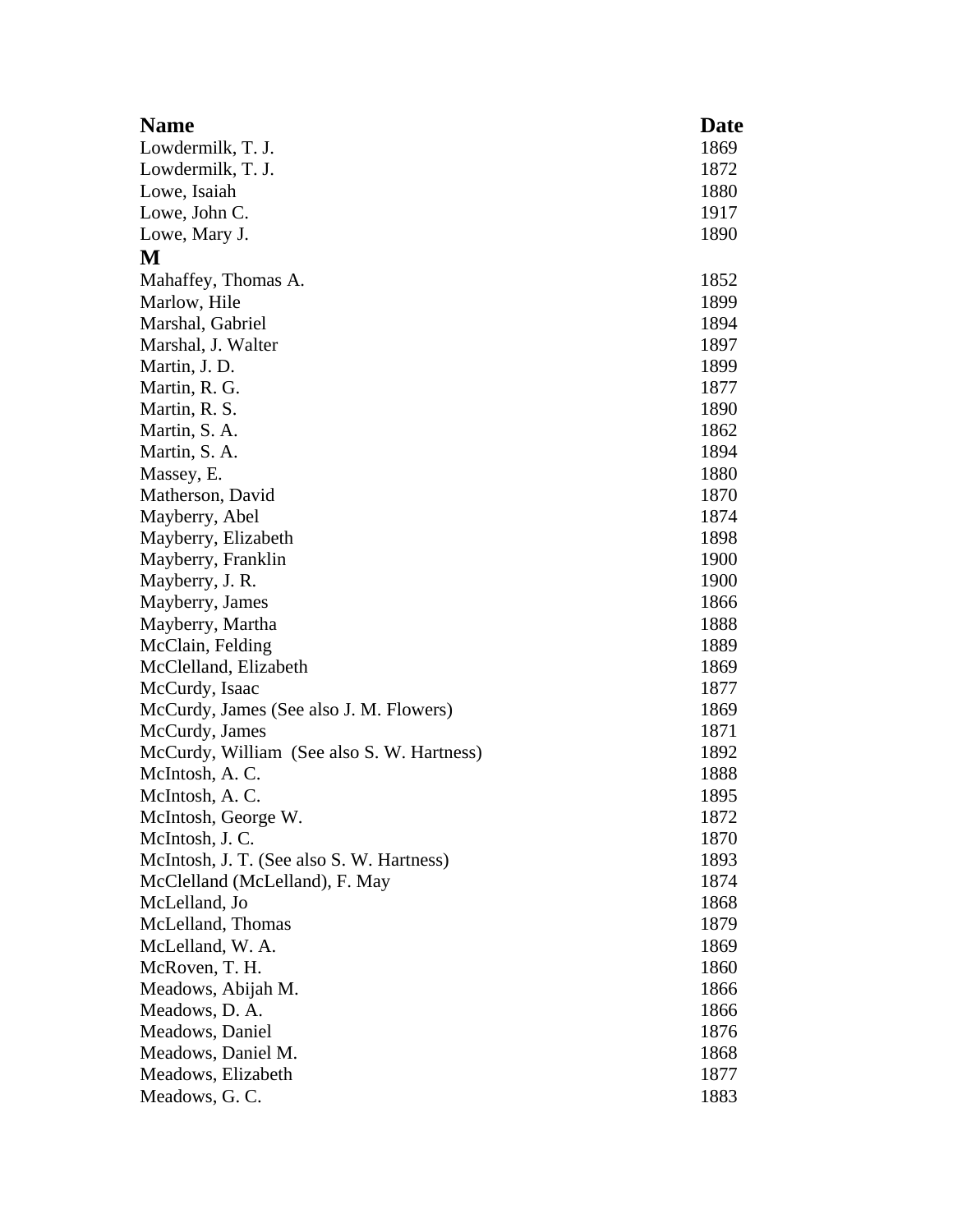| <b>Name</b>                          | <b>Date</b> |
|--------------------------------------|-------------|
| Meadows, Harvey                      | 1897        |
| Meadows, Nancy L.                    | 1893        |
| Meadows, William                     | 1873        |
| Medlock, Elijah                      | 1874        |
| Medlock, William                     | 1875        |
| Mehaffey, T. A.                      | 1869        |
| Meisenheimer, Mary M.                | 1897        |
| Milholen, John                       | 1873        |
| Milhollan, John M.                   | 1884        |
| Milholland, W. S.                    | 1881        |
| Milhollen, J. F.                     | 1866        |
| Miller, C. A.                        | 1889        |
| Miller, James S.                     | 1901        |
| Miller, Jo                           | 1866        |
| Miller, Jo (See also A. L. Williams) | 1881        |
| Miller, John                         | 1903        |
| Miller, John A.                      | 1884        |
| Miller, Noah                         | 1882        |
| Miller, Thomas                       | 1865        |
| Miller, Thomas                       | 1892        |
| Millsap, Caroline                    | 1903        |
| Millsap, Charles                     | 1901        |
| Millsap, Joe                         | 1898        |
| Millsap, Litten                      | 1895        |
| Millsap, W. E.                       | 1884        |
| Milstead, J. F.                      | 1896        |
| Milstead, J. W.                      | 1901        |
| Mitchell, E. B.                      | 1881        |
| Mitchell, James E.                   | 1872        |
| Mitchell, John                       | 1879        |
| Mitchell, Susan                      | 1889        |
| Mitchell, W. C.                      | 1867        |
| Mock, Barbara                        | 1888        |
| Mock, Frederick                      | 1868        |
| Mock, Jacob                          | 1879        |
| Mock, Susan                          | 1867        |
| Monday, J. F.                        | 1895        |
| Mondy, B. F.                         | 1877        |
| Montgomery, A.                       | 1884        |
| Moore, A.L.                          | 1878        |
| Moore, E. M.                         | 1887        |
| Moore, Elizabeth                     | 1892        |
| Moore, J. S. C.                      | 1878        |
| Moore, W. H.                         | 1897        |
| Moose, Joseph                        | 1880        |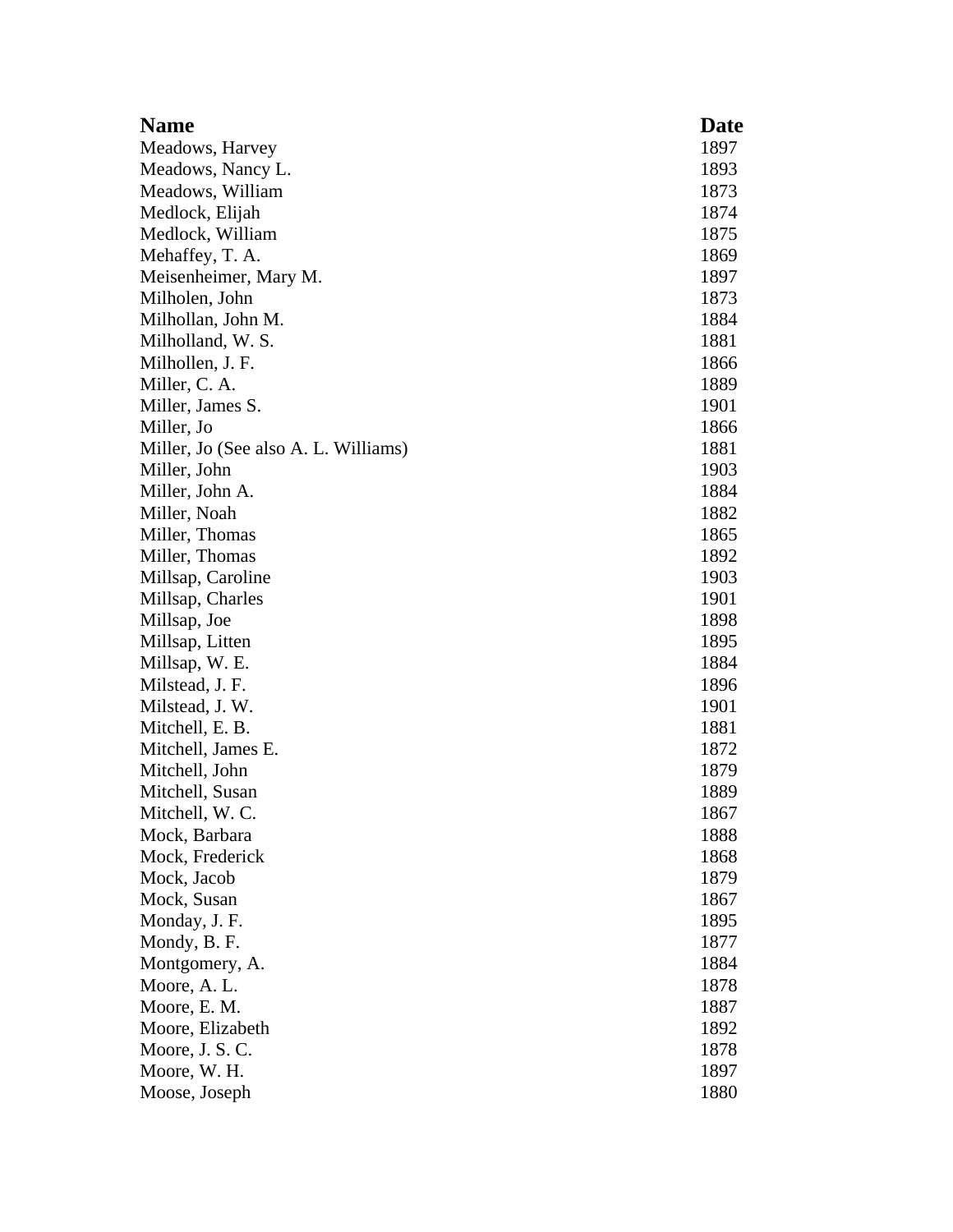| <b>Name</b>                             | Date         |
|-----------------------------------------|--------------|
| Moose, M. M.                            | 1873         |
| Moose, N.A.                             | 1874         |
| Moose, Polly                            | 1873         |
| Moose, W.L.                             | 1909         |
| More, E. M.                             | 1874         |
| Morrison, M. J.                         | 1887         |
| Moser, Henry (See also F. A. Campbell)  | 1865         |
| Moser, Jacob                            | 1860         |
| Moser, Jacob                            | 1870         |
| Mullis, James D.                        | 1902         |
| Mullis, John                            | 1876         |
| Murdock, Alexander                      | 1866         |
| Murdock, J. R.                          | 1882         |
| Murphy, George                          | 1876         |
| N                                       |              |
| Neal, A. F.                             | 1872         |
| Nesbitt, James                          | 1889         |
| Newland, J. H.                          | 1861         |
| Newton, R. F.                           | 1877         |
| Norton, J. H. D.                        | 1897         |
| Norton, Nicholas                        | 1869         |
| Norton, Norman                          | 1871         |
| O                                       |              |
| Otrich, C. A.                           | 1893         |
| Oxford, E.C.                            | 1890         |
| Oxford, H. A.                           | 1859 or 1860 |
| Oxford, William C.                      | 1902         |
| ${\bf P}$                               |              |
| Pain, John                              | 1883         |
| Parsons, William                        | 1896         |
| Patterson, A. (See also A. L. Williams) | 1879         |
| Patterson, Adaniram                     | 1866         |
| Patterson, Adoniram                     | 1871         |
| Patterson, Asaph                        | 1875         |
| Patterson, Eliasaph                     | 1873         |
| Patterson, J. A.                        | 1876         |
| Patterson, W. H.                        | 1867         |
| Payne, A. B.                            | 1876         |
| Payne, Alexander                        | 1872         |
| Payne, Colman                           | 1873         |
| Payne, Henry                            | 1889         |
| Payne, Henry                            | 1898         |
| Payne, Huldah                           | 1877         |
| Payne, J. P.                            | n. d.        |
| Payne, John                             | 1874         |
|                                         |              |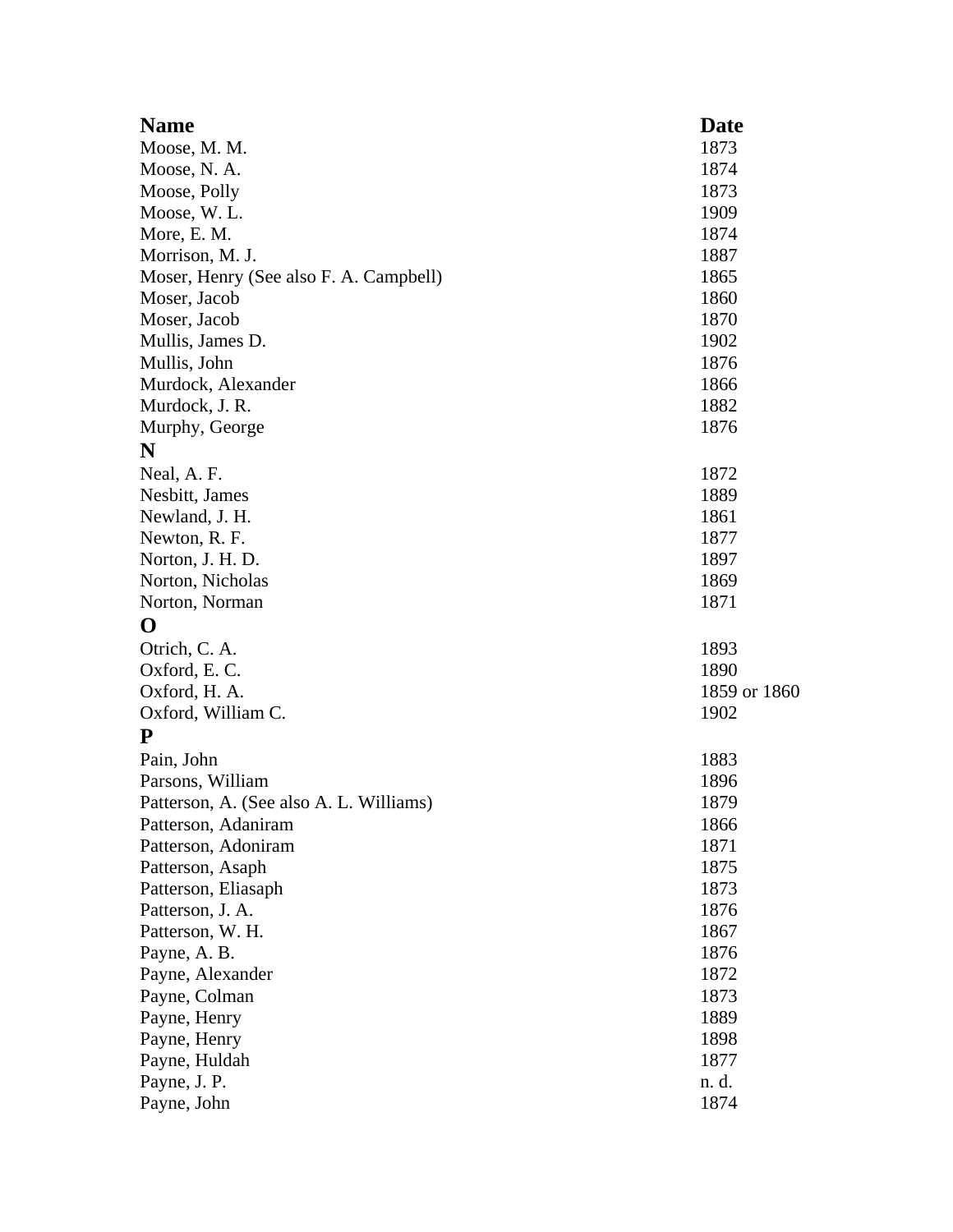| <b>Name</b>              | <b>Date</b> |
|--------------------------|-------------|
| Payne, Mary              | 1881        |
| Payne, Thomas            | 1899        |
| Payne, Willis            | 1895        |
| Pearson, James Anson     | 1900        |
| Pender, Sarah J.         | 1890        |
| Pennell, Alexander       | 1868        |
| Pennell, J. R.           | 1870        |
| Pennell, S. L.           | 1944        |
| Pennell, W. R.           | 1868        |
| Pennell, William         | 1872        |
| Peoples, M. H.           | 1867        |
| Perry, James S.          | 1894        |
| Phillipps, Sylvanis      | 1901        |
| Phillips, Peter          | 1897        |
| Pierce, Susan            | 1897        |
| Pool, James              | 1909        |
| Pool, Jesse              | 1887        |
| Pool, William            | 1887        |
| Pope, Cecil              | 1899        |
| Pope, John               | 1879        |
| Pope, W.C.               | 1897        |
| Prepnell, Darriel        | 1877        |
| Pressnal, William        | 1873        |
| Price, A. D.             | 1890        |
| Price, A.L.              | 1891        |
| Price, Amos              | 1867        |
| Price, Elijah            | 1874        |
| Price, Elizabeth         | 1879        |
| Price, Elkana            | 1877        |
| Price, Iahue             | 1876        |
| Price, John              | 1877        |
| Price, John              | 1892        |
| Price, John S.           | 1909        |
| Price, Levi              | 1888        |
| Price, Manering          | 1877        |
| Prichard, David          | 1884        |
| Prichard, J. C.          | 1894        |
| Prichard, Mary E.        | 1902        |
| Q                        |             |
| Queen, David             | 1867        |
| Queen, H. F.             | 1900        |
| $\bf R$                  |             |
| Redman, Hosea            | 1869        |
| Reed, Henry              | 1868        |
| Reed, Samuel (3 folders) | 1877        |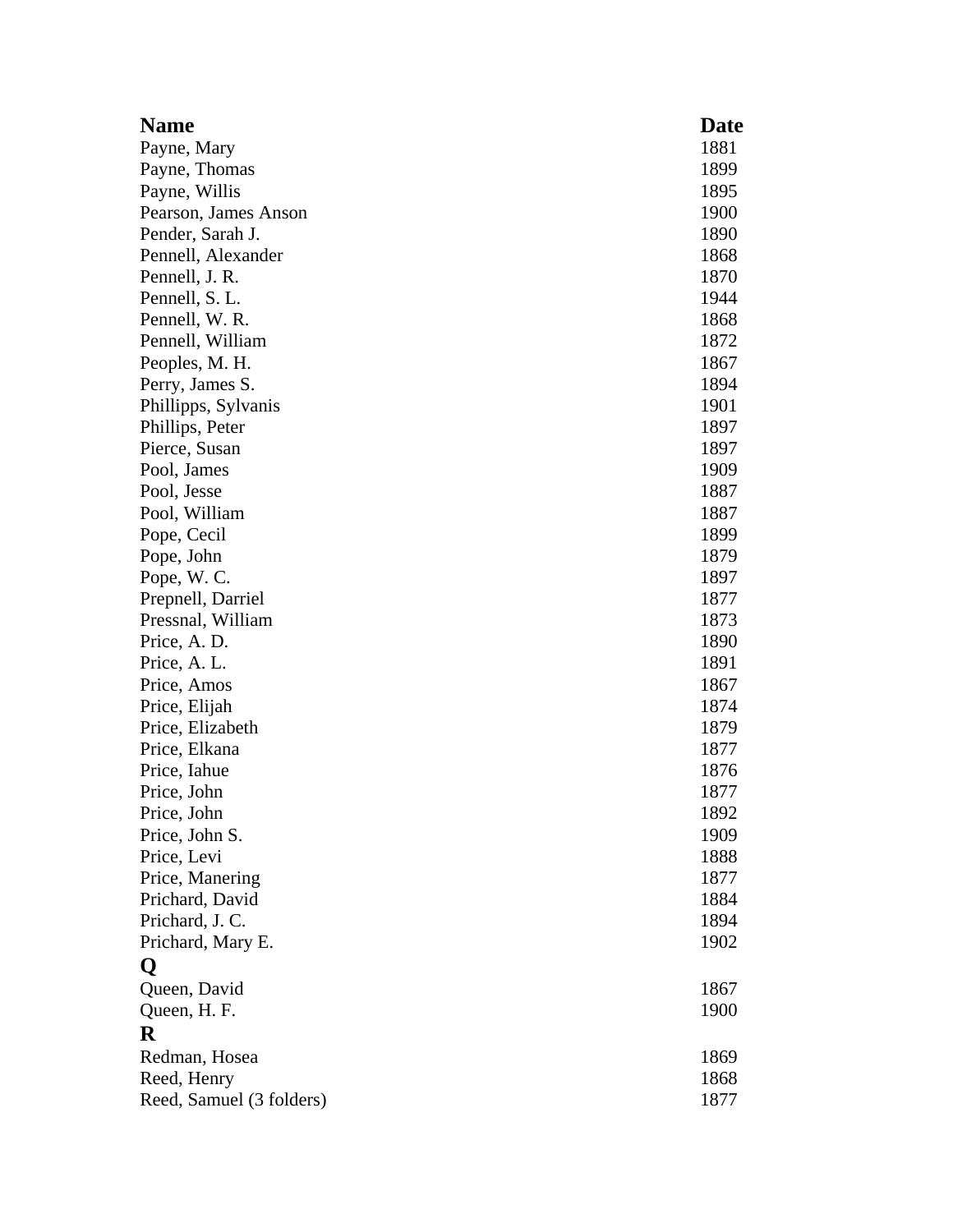| <b>Name</b>                           | <b>Date</b> |
|---------------------------------------|-------------|
| Reed, Thomas                          | 1881        |
| Reese, F. B.                          | 1901        |
| Reid, John C.                         | 1889        |
| Reid, Susan                           | 1894        |
| Reynold, Hugh (See also A. Carson)    | 1879        |
| Rice, Lydia                           | 1871        |
| Richey, Moses S.                      | 1877        |
| Rink, C. R.                           | 1895        |
| Rivers, J. J., Dr.                    | 1888        |
| Robinett, A. L.                       | 1894        |
| Robinett, Elisha                      | 1886        |
| Robinett, Mary A.                     | 1896        |
| Robinett, N.C.                        | 1898        |
| Robinett, Sallie                      | 1888        |
| Robinett, W. F.                       | 1891        |
| Robinett, Wheeler                     | 1897        |
| Robnett, James                        | 1867        |
| Rogers, Jessie T.                     | 1879        |
| Rogers, S. H.                         | 1887        |
| Roseberg, William                     | 1872        |
| Rosebro, John A.                      | 1872        |
| Rowe, E.W.                            | 1896        |
| Rufty, Edward                         | 1865        |
| Rufty, Edward                         | 1871        |
| Rufty, Edward                         | 1878        |
| Rufty, John                           | 1895        |
| Rufty, Peter                          | 1860        |
| S                                     |             |
| Sales, Elias (See also J. H. Newland) | 1873        |
| Seagle, Narcissus                     | 1898        |
| Sharpe, A.                            | 1883        |
| Sharpe, Abner                         | 1870        |
| Sharpe, Azel                          | 1869        |
| Sharpe, J. F.                         | 1887        |
| Sharpe, Susan P.                      | 1880        |
| Sherrel, Alfred                       | 1873        |
| Sherrill, A. H.                       | 1867        |
| Sherrill, A. R.                       | 1892        |
| Sherrill, Alfred R.                   | 1892        |
| Sherrill, Archibald                   | 1874        |
| Sherrill, John W.                     | 1887        |
| Shuford, A. H.                        | 1882        |
| Shuford, E.                           | 1873        |
| Shumaker, Theophileus                 | 1873        |
| Sifford, Mary                         | 1894        |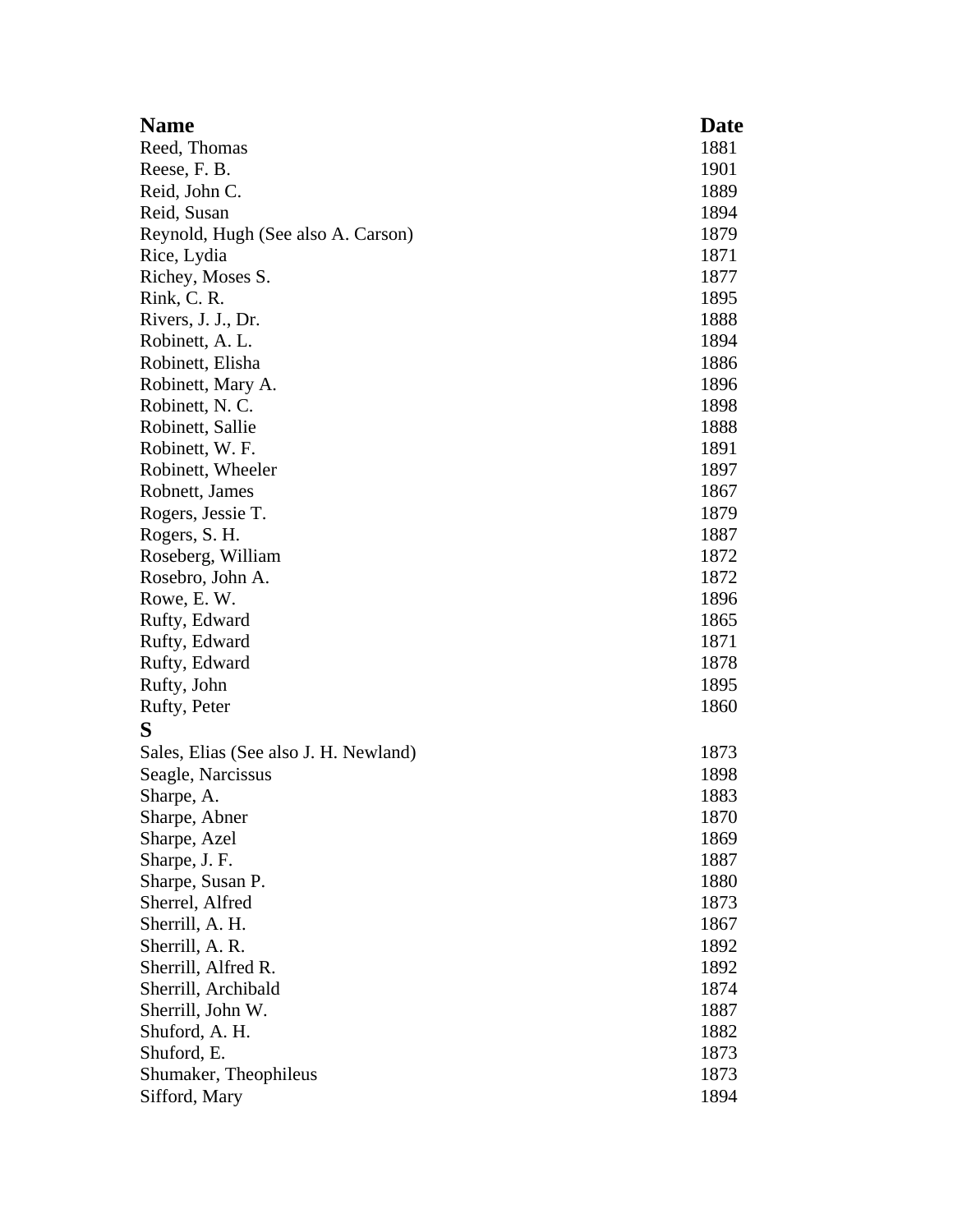| <b>Name</b>                                 | Date  |
|---------------------------------------------|-------|
| Sifford, William                            | 1878  |
| Sigman, Andrew M.                           | 1891  |
| Sigman, G. H.                               | 1869  |
| Sigman, Jesse                               | 1886  |
| Simonton, Robert F.                         | 1881  |
| Sipe, Daniel                                | 1893  |
| Sirmey, W. C.                               | 1886  |
| Sloan, Patsy                                | 1904  |
| Sloan, W.R.                                 | 1937  |
| Sloop, A. A.                                | 1891  |
| Sloop, Cabeb                                | 1896  |
| Sloop, Peter                                | 1867  |
| Sloop, William                              | 1867  |
| Sloop, William                              | 1889  |
| Smith, Calvin                               | 1907  |
| Smith, Dorenda                              | 1882  |
| Smith, H. L. (2 folders)                    | 1867  |
| Smith, Hiram                                | 1867  |
| Smith, Hughes                               | 1893  |
| Smith, Isaac                                | 1867  |
| Smith, J. A.                                | 1870  |
| Smith, J. C. (2 folders)                    | 1866  |
| Smith, J. S.                                | 1888  |
| Smith, Jane                                 | 1881  |
| Smith, Jane and Preston                     | 1881  |
| Smith, John (See also William Stephenson)   | 1876  |
| Smith, John W.                              | 1876  |
| Smith, L. M.                                | 1896  |
| Smith, Leander                              | 1884  |
| Smith, M. A.                                | 1887  |
| Smith, Martin L.                            | 1902  |
| Smith, P. E.                                | 1866  |
| Smith, Preston (See Jane and Preston Smith) | 1881) |
| Smith, Preston L.                           | 1881  |
| Smith, Silas                                | 1883  |
| Smith, Susan                                | 1886  |
| Smith, W. I.                                | 1869  |
| Smith, William H.                           | 1899  |
| Smith, Wilson                               | 1882  |
| Somers, H. C. (See also A. L. Williams)     | 1879  |
| Sommers, Ira                                | 1894  |
| Stafford, John                              | 1888  |
| Stafford, Linna                             | 1904  |
| Stafford, W.W.                              | 1896  |
| Stanfford, A. F.                            | 1903  |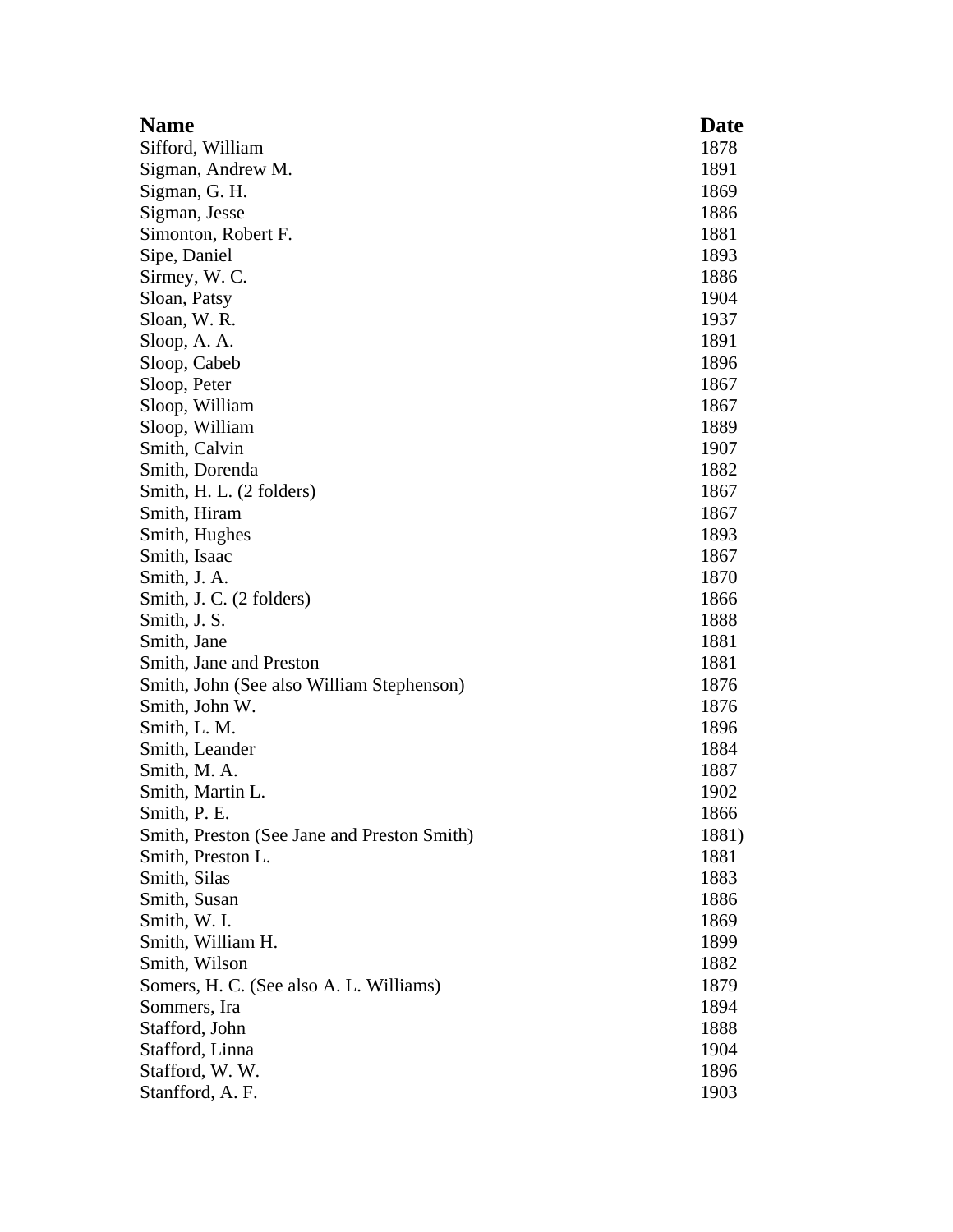| <b>Name</b>                                | <b>Date</b> |
|--------------------------------------------|-------------|
| Stanfford, Isaac                           | 1902        |
| Starnes, Jesse                             | 1877        |
| Starnes, Jesse J. (See also Jesse Starnes) | 1886        |
| Starnes, Matilda                           | 1869        |
| Starnes, William L.                        | 1865        |
| Steele, R. B.                              | 1896        |
| Stephenson, Clarissa                       | 1888        |
| Stephenson, J. F.                          | 1890        |
| Stephenson, James F.                       | 1882        |
| Stephenson, John C.                        | 1895        |
| Stephenson, M. M.                          | 1897        |
| Stephenson, William                        | 1857        |
| Stephenson, William                        | 1876        |
| Stevenson, A. W.                           | 1880        |
| Stewart, A.C.                              | 1863        |
| Stewart, M.                                | 1875        |
| Strikeleather, Henry                       | 1884        |
| Strikeleather, Miranda                     | 1909        |
| Strikeleather, W. H.                       | 1896        |
| Stuart, Milas                              | 1869        |
| Summers, Ira                               | 1892        |
| Swain, George                              | 1878        |
| Swain, M.                                  | 1939        |
| Т                                          |             |
| Tant, Rebecca                              | 1876        |
| Teague, Elijah                             | 1867        |
| Teague, Elijah                             | 1875        |
| Teague, Henry                              | 1890        |
| Teague, J. J.                              | 1900        |
| Teague, John, Capt.                        | 1892        |
| Teague, John (See also William Teague)     | 1895        |
| Teague, Jones                              | 1903        |
| Teague, Magnus                             | 1869        |
| Teague, Malissa                            | 1879        |
| Teague, Mary B.                            | 1878        |
| Teague, Michael                            | 1873        |
| Teague, Moses                              | 1887        |
| Teague, R. H.                              | 1893        |
| Teague, Thomas                             | 1897        |
| Teague, V. L.                              | 1877        |
| Teague, W. S.                              | 1896        |
| Teague, W. W.                              | 1903        |
| Teague, William                            | 1895        |
| Templeton, W. J.                           | 1883        |
| Templeton, Willie J.                       | 1873        |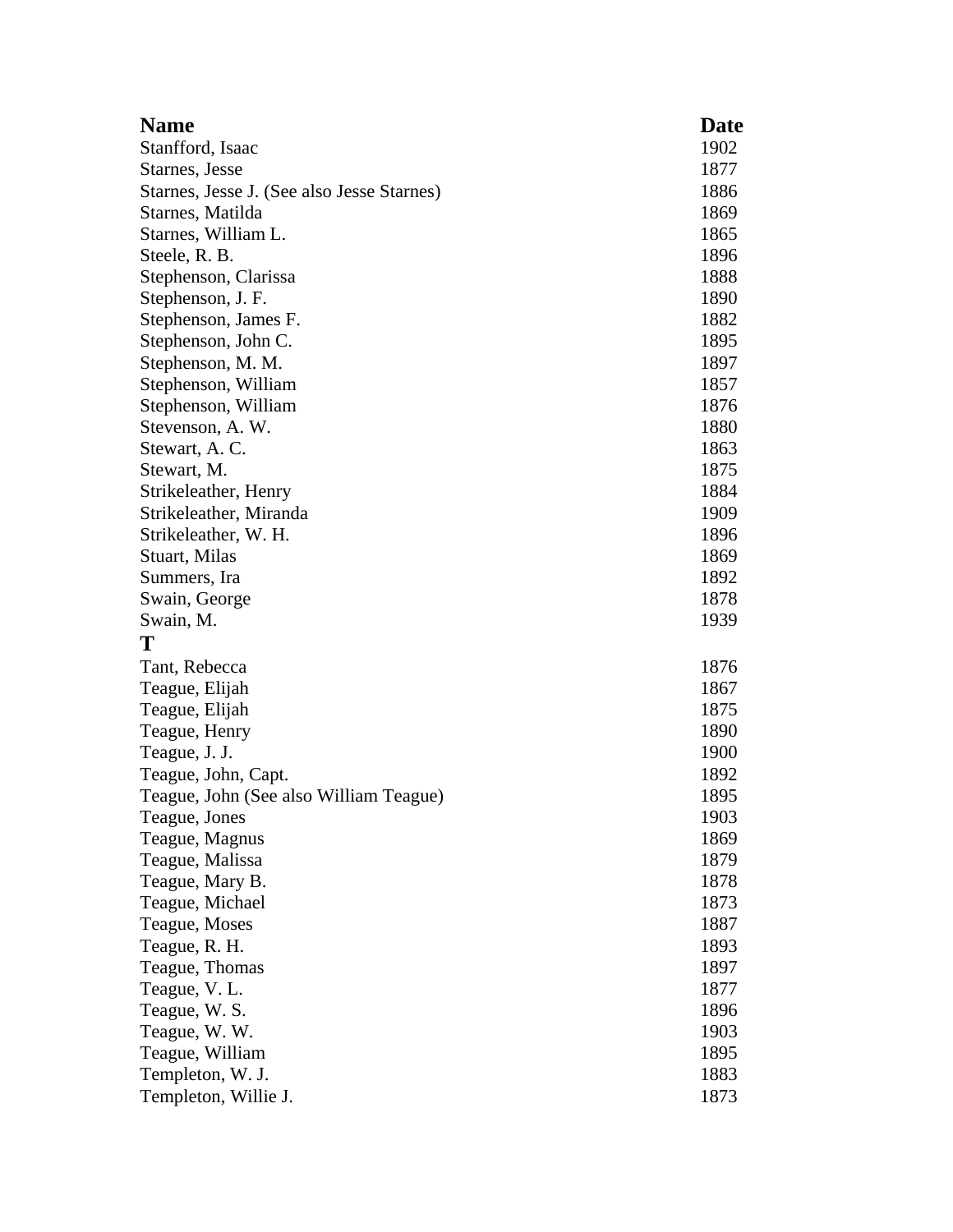| <b>Name</b>                          | Date |
|--------------------------------------|------|
| Thompson, Amy                        | 1873 |
| Thompson, D. A.                      | 1865 |
| Thompson, James                      | 1877 |
| Thompson, James                      | 1886 |
| Thompson, Joseph                     | 1862 |
| Thompson, Joseph                     | 1873 |
| Thompson, Mary                       | 1874 |
| Tritt, Adaline                       | 1888 |
| Tritt, G. W. (See also H. F. Tritt)  | 1878 |
| Tritt, H. F.                         | 1878 |
| Troutman, M. M.                      | 1866 |
| Troutman, M. M.                      | 1881 |
| Tulbert, J. W.                       | 1866 |
| Turner, Edward J.                    | 1873 |
| Turner, Wilfred                      | 1895 |
| $\mathbf{V}$                         |      |
| Vaughn, Alford                       | 1882 |
| Vicks, J. G.                         | 1876 |
| W                                    |      |
| Walker, Hiram                        | 1869 |
| Walker, L. C.                        | 1871 |
| Walker, Richard                      | 1873 |
| Walker, Zephaniah                    | 1867 |
| Wallis, G. J.                        | 1877 |
| Wallis, J. G.                        | 1875 |
| Wallis, Mary C.                      | 1874 |
| Warren, D. A.                        | 1875 |
| Warren, Hiram                        | 1905 |
| Warren, Hugh                         | 1871 |
| Warren, Mary A.                      | 1887 |
| Watson, James                        | 1883 |
| Watts, Annis                         | 1890 |
| Watts, Benjamin                      | 1872 |
| Watts, J. B.                         | 1895 |
| Watts, Jacob                         | 1902 |
| Watts, James                         | 1880 |
| Watts, John                          | 1870 |
| Watts, Lourenah                      | 1869 |
| Watts, Luravanah                     | 1856 |
| Watts, Magness (See also Jacob Deal) | 1875 |
| Watt, Porter T.                      | 1894 |
| Watts, Reuben (2 folders)            | 1887 |
| Watts, T. C.                         | 1902 |
| Watts, T. J.                         | 1879 |
| Watts, William                       | 1863 |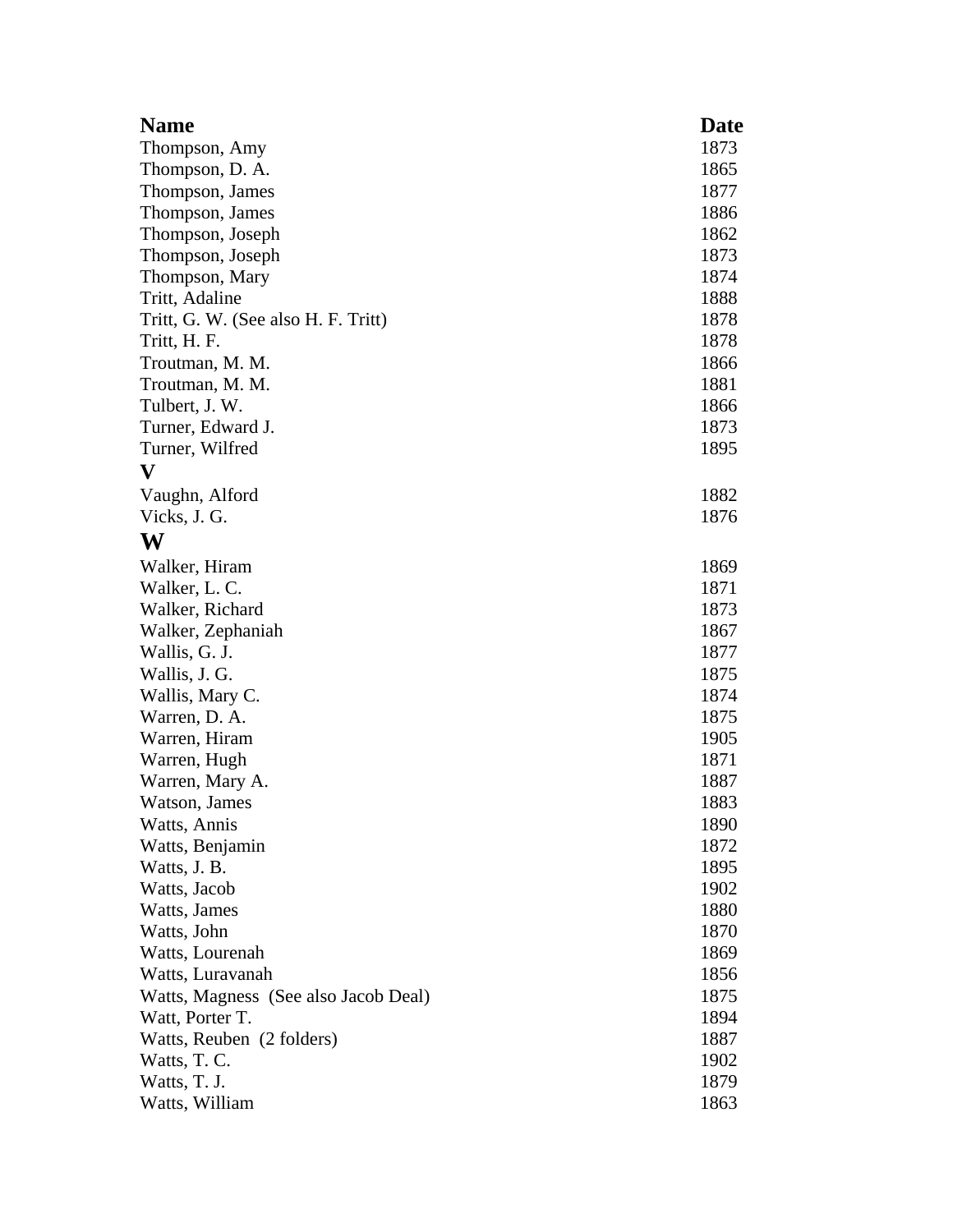| <b>Name</b>                                 | Date |
|---------------------------------------------|------|
| Watts, William                              | 1890 |
| Webster, Charles                            | 1884 |
| Webster, Merriman                           | 1879 |
| Webster, S. A.                              | 1890 |
| Webster, S. A. (See also Thomas H. Webster) | 1898 |
| Webster, Savanah                            | 1888 |
| Webster, Senna                              | 1895 |
| Webster, Thomas H.                          | 1898 |
| Weston, D. E. C.                            | 1876 |
| White, Coleman                              | 1862 |
| White, Henry                                | 1889 |
| White, John                                 | 1873 |
| White, Joshua                               | 1869 |
| White, Mary                                 | 1870 |
| White, William                              | 1877 |
| White, Wilson                               | 1870 |
| Whittenburg, Daniel                         | 1866 |
| Wike, Ambrose C.                            | 1883 |
| Wike, Elkanah                               | 1903 |
| Wike, Jacob C.                              | 1892 |
| Williams, A. L.                             | 1866 |
| Williams, Offie                             | 1880 |
| Williams, Samuel                            | 1888 |
| Wilson, Ada                                 | 1888 |
| Wilson, M. L.                               | 1893 |
| Wilson, R. A.                               | 1922 |
| Wilson, R.C.                                | 1877 |
| Wittenburg, Daniel                          | 1865 |
| Wittenburg, Daniel                          | 1869 |
| Wittenburg, David                           | 1872 |
| Wittenburg, W. P.                           | 1906 |
| Woodring, H.                                | 1879 |
| Y                                           |      |
| Yates, David                                | 1875 |
| Yates, John (See also David Yates)          | 1875 |
| Young, Samuel                               | 1881 |
|                                             |      |
| List of descendents and wards               | 1867 |
| <b>Unnamed Descendent</b>                   | 1866 |
| <b>Unnamed Descendent</b>                   | 1867 |
| <b>Unnamed Descendent</b>                   | 1869 |
| <b>Unnamed Descendent</b>                   | 1871 |
| <b>Unnamed Descendent</b>                   | 1872 |
| <b>Unnamed Descendent</b>                   | 1873 |
| <b>Unnamed Descendent</b>                   | 1874 |